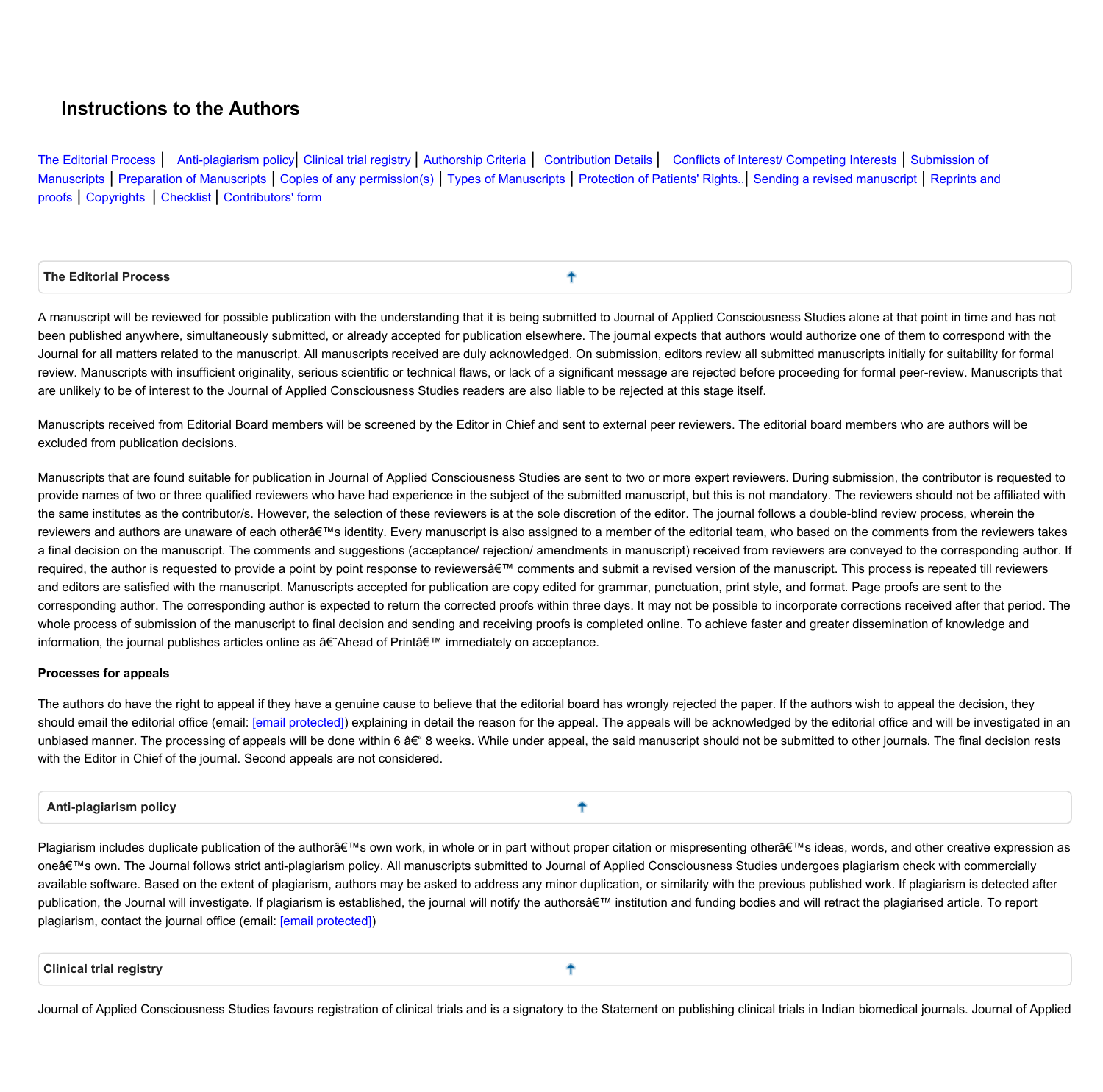Consciousness Studies would publish clinical trials that have been registered with a clinical trial registry that allows free online access to public. Registration in the following trial registers is acceptable: http://www.ctri.nic.in/; https://www.anzctr.org.au/; http://www.clinicaltrials.gov/; http://isrctn.org/; http://www.trialregister.nl/trialreg/index.asp; http://www.umin.ac.jp/ctr.This is applicable to clinical trials that have begun enrolment of subjects in or after June 2008. Clinical trials that have commenced enrolment of subjects prior to June 2008 would be considered for publication in Journal of Applied Consciousness Studies only if they have been registered retrospectively with clinical trial registry that allows unhindered online access to public without **charging any fees.**

↟

#### <span id="page-1-0"></span>**Authorship Criteria**

Authorship credit should be based only on substantial contributions to each of the three components mentioned below:

- **1. Concept and design of study or acquisition of data or analysis and interpretation of data;**
- **2. Drafting the article or revising it critically for important intellectual content; and**
- **3. Final approval of the version to be published.**

Participation solely in the acquisition of funding or the collection of data does not justify authorship. General supervision of the research group is not sufficient for authorship. Each contributor should have participated sufficiently in the work to take public responsibility for appropriate portions of the content of the manuscript. The order of naming the contributors should be based on the relative contribution of the contributor towards the study and writing the manuscript. Once submitted the order cannot be changed without written consent of all the contributors. The journal prescribes a maximum number of authors for manuscripts depending upon the type of manuscript, its scope and number of institutions involved (vide infra). The **authors should provide a justification, if the number of authors exceeds these limits.**

<span id="page-1-1"></span>

| $\mathsf{L}$ Contribution Details |  |
|-----------------------------------|--|
|                                   |  |

Contributors should provide a description of contributions made by each of them towards the manuscript. Description should be divided in following categories, as applicable: concept, design, definition of intellectual content, literature search, clinical studies, experimental studies, data acquisition, data analysis, statistical analysis, manuscript preparation, manuscript editing and manuscript review. Authors' contributions will be printed along with the article. One or more author should take responsibility for the integrity of the work as a whole from **inception to published article and should be designated as 'guarantor'**

<span id="page-1-2"></span>ቶ **Conflicts of Interest/ Competing Interests**

All authors of articles must disclose any and all conflicts of interest they may have with publication of the manuscript or an institution or product that is mentioned in the manuscript and/or is important to the outcome of the study presented. Authors should also disclose conflict of interest with products that compete with those mentioned in their manuscript.

<span id="page-1-3"></span>

| <b>Submission of Manuscripts</b> |  |
|----------------------------------|--|
|                                  |  |

All manuscripts must be submitted on-line through the website [https://review.jow.medknow.com/jacs.](https://review.jow.medknow.com/jacs) First time users will have to register at this site. Registration is free but mandatory. Registered authors can keep track of their articles after logging into the site using their username and password. Authors do not have to pay for submission, processing or publication of articles. If you experience any problems, please contact the editorial office by e-mail at editor [AT] jacsonline . in

The submitted manuscripts that are not as per the "Instructions to Authorsâ€□ would be returned to the authors for technical correction, before they undergo editorial/ peer-review. **Generally, the manuscript should be submitted in the form of two separate files:**

### **[1] Title Page/First Page File/covering letter:**

**This file should provide**

- 1. The type of manuscript (original article, case report, review article, Letter to editor, Images, etc.) title of the manuscript, running title, names of all authors/ contributors (with their highest academic degrees, designation and affiliations) and name(s) of department(s) and/ or institution(s) to which the work should be credited. All information which can reveal **your institute affiliation should be here. Use text/rtf/doc files. Do not zip the files;**
- 2. The total number of pages, total number of photographs and word counts separately for abstract and for the text (excluding the references, tables and abstract), word counts for **introduction + discussion in case of an original article;**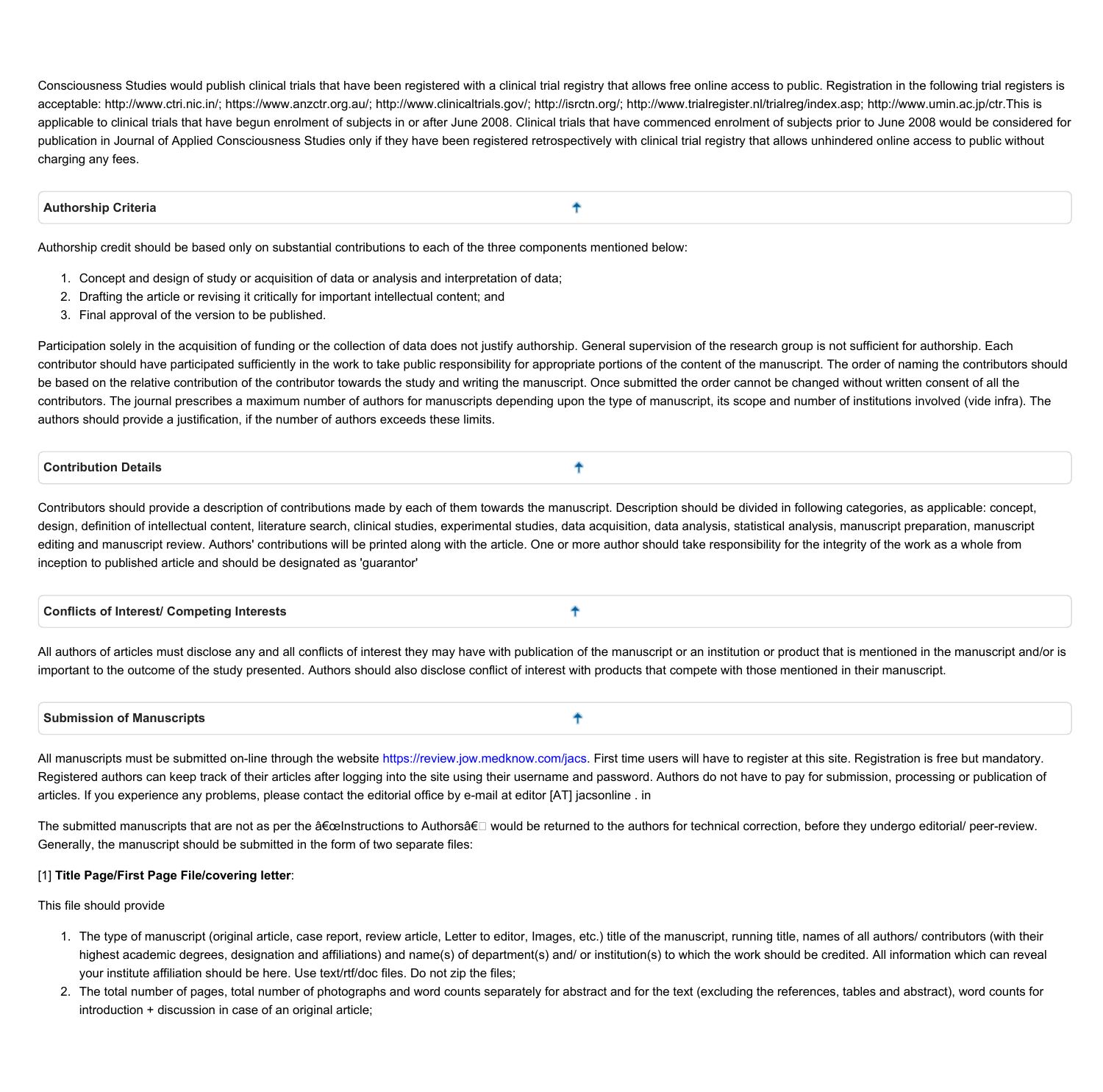- 3. If the manuscript was presented as part at a meeting, the organization, place, and exact date on which it was read. A full statement to the editor about all submissions and previous reports that might be regarded as redundant publication of the same or very similar work. Any such work should be referred to specifically and referenced in the new paper. Copies of such material should be included with the submitted paper, to help the editor decide how to handle the matter.
- 4. Registration number in case of a clinical trial and where it is registered (name of the registry and its URL)
- 5. A statement that the manuscript has been read and approved by all the authors, that the requirements for authorship as stated earlier in this document have been met, and that each author believes that the manuscript represents honest work, if that information is not provided in another form (see below)
- 6. The name, address, e-mail, and telephone number of the corresponding author, who is responsible for communicating with the other authors about revisions and final approval of **the proofs, if that information is not included on the manuscript itself.**

[2] Blinded Article file: The main text of the article, beginning from Abstract till References (including tables) should be in this file. The file must not contain any mention of the authors' names or initials or the institution at which the study was done or acknowledgements. Page headers/running title can include the title but not the authors' names. Manuscripts not in compliance with the Journal's blinding policy will be returned to the corresponding author. Use rtf/doc files. Do not zip the files. Limit the file size to 1 MB. Do not incorporate images in the file. If file size is large, graphs can be submitted as images separately without incorporating them in the article file to reduce the size of the file. The pages should be numbered **consecutively, beginning with the first page of the blinded article file.**

[3] Images: Submit good quality colour images. Each image should be less than 2 MB in size. Size of the image can be reduced by decreasing the actual height and width of the images (keep up to 1600 x 1200 pixels or 5-6 inches). Images can be submitted as jpeg files. Do not zip the files. Legends for the figures/images should be included at the end of the article file.

[4] The contributors' / copyright transfer form (template provided below) has to be submitted in original with the signatures of all the contributors within two weeks of submission via **courier, fax or email as a scanned image.**

Contributors' form / copyright transfer form can be submitted online from the authors' area on http://www.journalonweb.com/

<span id="page-2-0"></span>**Preparation of Manuscripts** ٠

Manuscripts must be prepared in accordance with "Uniform requirements for Manuscripts submitted to Biomedical Journals" developed by the International Committee of Medical Journal Editors (October 2008). The uniform requirements and specific requirement of Journal of Applied Consciousness Studies are summarized below. Before submitting a manuscript, contributors are requested to check for the latest instructions available. Instructions are also available from the website of the journal ([http://www.jacsonline.in\)](http://www.jacsonline.in) and from the manuscript **submission site [https://review.jow.medknow.com/jacs\)](https://review.jow.medknow.com/jacs).**

**Journal of Applied Consciousness Studies accepts manuscripts written in British English.**

### **Referencing: APA style**

Journal of Applied Consciousness Studies follows the American Psychological Association (APA) style of referencing for in-text citations as well as the Reference list. According to this style, the Reference list should be in alphabetical order with hanging indent. Information from manuscripts submitted but not accepted should be cited in the text as "unpublished observations" with written permission from the source. Avoid citing a "personal communication" unless it provides essential information not available from a public source, in which case the name of the person and date of communication should be cited in parentheses in the text. The types of references commonly cited are illustrated below and are to be followed exactly as per the **relevant citation format.**

**Following are the descriptions of the words used:**

Hanging Indent: The first line of the paragraph or reference appears as if hanging. Please see references below for illustrations.

In-Text Citation (Paraphrase): An entry that appears in the body of your research paper when you refer to and express the ideas of another researcher or author using your own words.

In-Text Citation (Quotation): An entry that appears in the body of your research paper after a direct quote of another researcher or author.

Reference: An entry that appears at the end of your paper giving all possible details of the source referred to.

*Journal article with one author*

**General Format**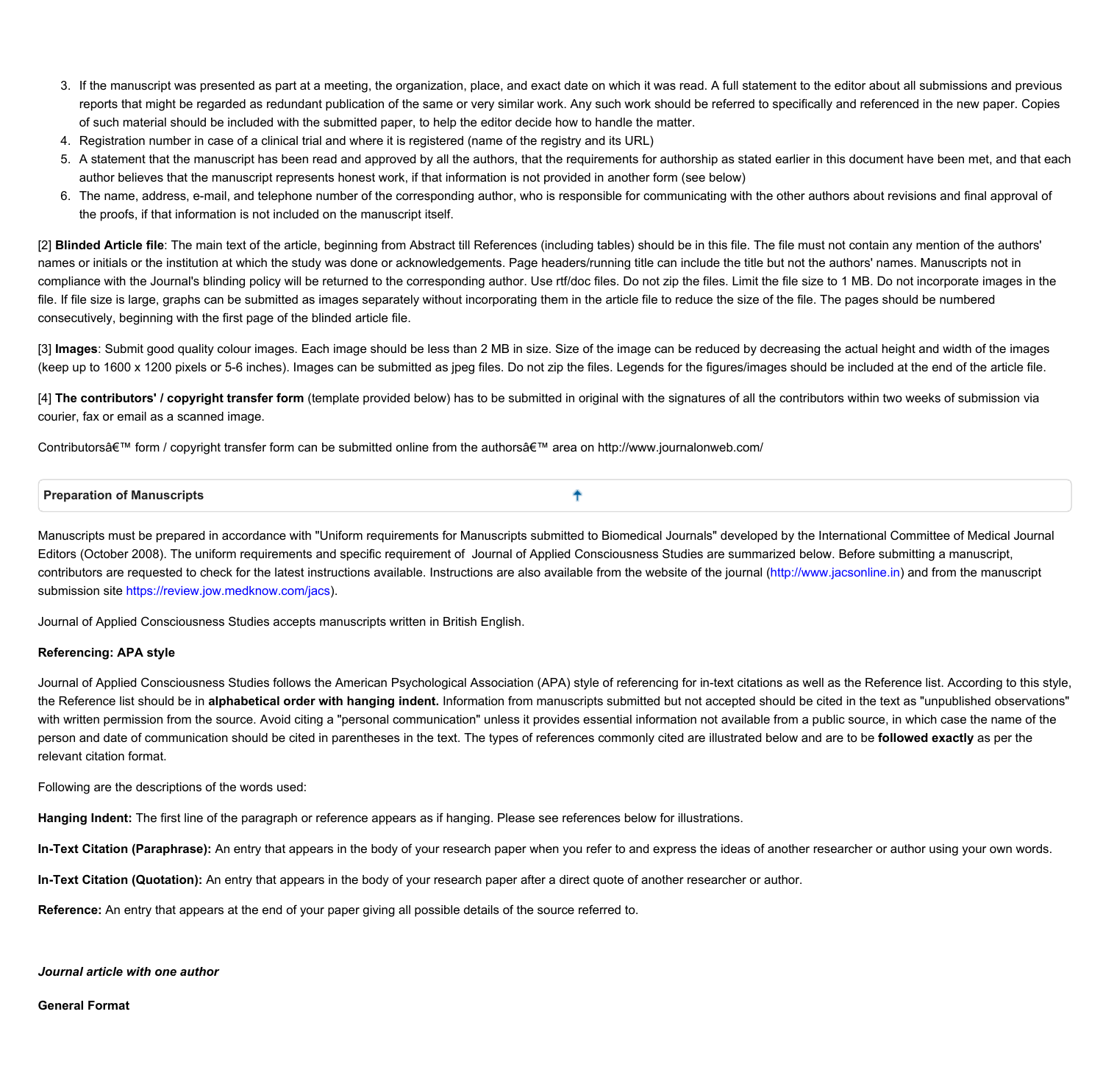**In-Text Citation (Paraphrase): (Author Surname, Year)**

**In-Text Citation (Quotation): (Author Surname, Year, page number)**

# **Reference:**

Author Surname, First Initial. Second Initial. (Year). Article title: Subtitle. Journal Title, Volume(issue), page range.doi:xx.xxxxxxxxxx  **OR Retrieved from URL of journal home page [if available].**

### **Example**

**In-Text Citation (Paraphrase): (Pettigrew, 2009)**

**In-Text Citation (Quotation): (Pettigrew, 2009, p. 61)**

### **Reference:**

Pettigrew, T. F. (2009). Secondary transfer effect of contact: Do intergroup contact effects spread to noncontacted outgroups? *Social Psychology, 40***(2), 55-65. doi:10.1027/1864-9335.40.2.55**

**Note: The commas, full-stops, italics wherever indicated, etc., are to be followed exactly for the reference.**

### **Helpful Tips:**

If a journal article has a Digital Object Identifier (DOI) listed, you will always include this identifier in your reference. You will not have to include the URL of the journal's home page or of **the database from which you retrieved the article if a DOI is available.**

The DOI is often found on the first page of an article. A DOI is a unique alphanumeric string that is used to identify a certain source (typically journal articles). Example: **doi:10.1080/14622200410001676305**

If you need more information about how to find a DOI, please refer to the APA tutorial on DOI at<https://apastyle.apa.org/learn/faqs/what-is-doi?>

If you viewed a journal article in an online database and it does not have a DOI, you will need to do a quick search outside of the database to locate the URL for the journal's home page. This information must be included in the reference. If the journal is no longer being published and it does not have a home page, then include the URL for the home page of the database **from which you retrieved the article.**

If you viewed a journal article in its print format, be sure to check if it has a DOI listed. If it does not, your reference to the article would end after you provide the page range of the article.

# *Journal article with two authors*

### **General Format**

**In-Text Citation (Paraphrase): (First Author Surname & Second Author Surname, Year)**

**In-Text Citation (Quotation): (First Author Surname & Second Author Surname, Year, page number)**

# **Reference:**

Author Surname, First Initial. Second Initial., & Author Surname, First Initial. Second Initial. (Year). Article title: Subtitle.Journal  *Title, Volume***(issue), page range. doi:xx.xxxxxxxxxx OR Retrieved from URL of journal home page [if available].**

### **Example 1**

**In-Text Citation (Paraphrase): (Paterson & Thorne, 2003)**

**In-Text Citation (Quotation): (Paterson & Thorne, 2003, p. 30)**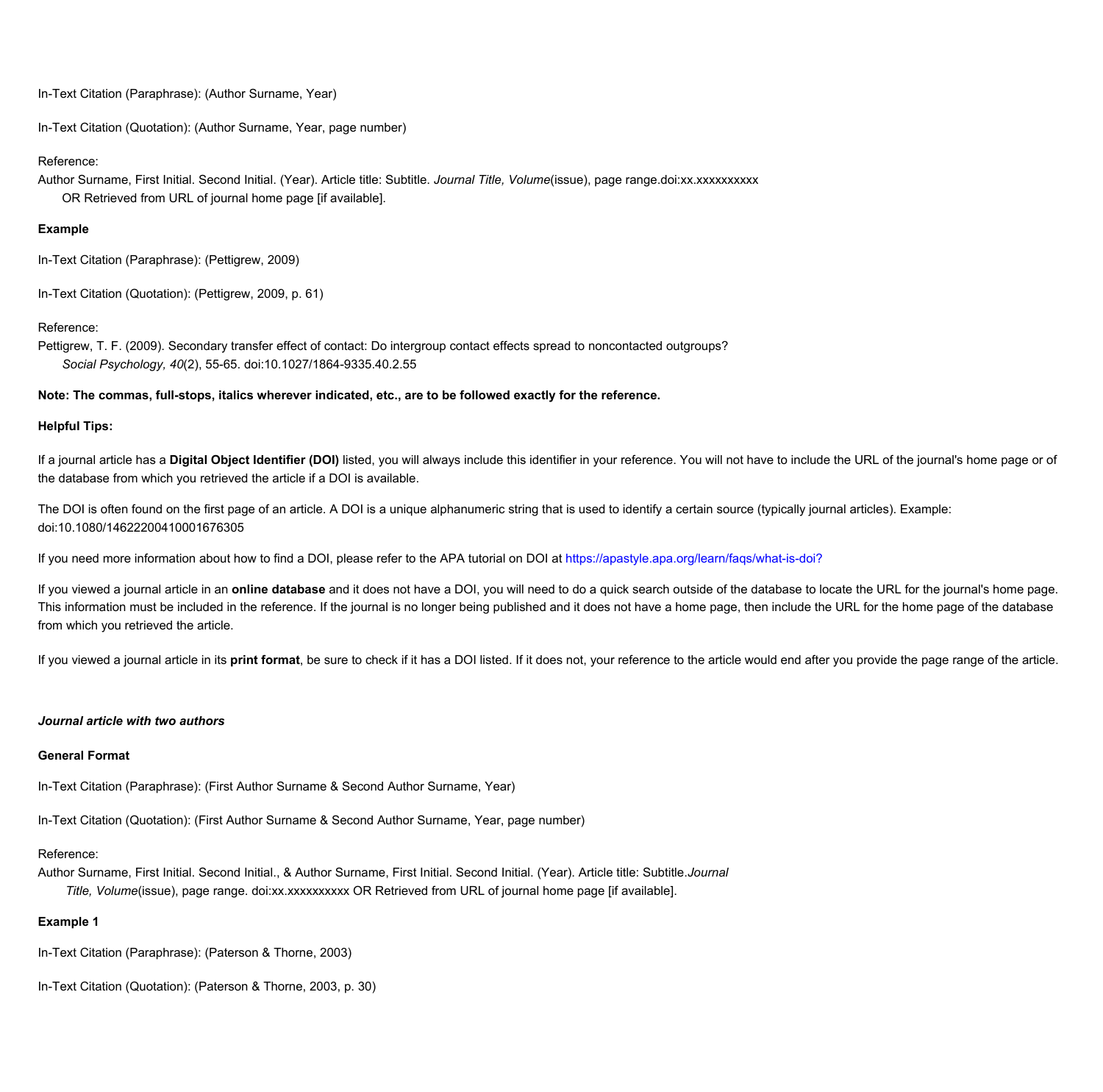### **Reference:**

Paterson, B. L., & Thorne, S. (2003). Enhancing the evaluation of nursing care effectiveness. Canadian Journal of Nursing  *Research, 35***(3), 26-38.**

### **Example 2**

**In-Text Citation (Paraphrase): (Sillick & Schutte, 2006)**

**In-Text Citation (Quotation): (Sillick & Schutte, 2006, p. 43)**

### **Reference:**

Sillick, T. J., & Schutte, N. S. (2006). Emotional intelligence and self-esteem mediate between perceived early parental love and  **adult happiness.** *E-Journal of Applied Psychology, 2***(2), 38-48. Retrieved from http://ojs.lib.swin.edu.au/index.php/ejap**

# *Journal article with three-five authors*

### **General Format**

**In-Text Citation (Paraphrase): (Author Surname, Author Surname, & Author Surname, Year)**

**In-Text Citation (Quotation): (Author Surname, Author Surname, & Author Surname, Year, page number)**

Note: Only the first in-text citation for a work with three to five authors/editors includes all of the names of the authors/editors. Subsequent in-text citations include only the first **author's/editor's surname, followed by et al. and the year.**

### **Reference:**

Author Surname, First Initial. Second Initial., Author Surname, First Initial. Second Initial., & Author Surname, First Initial. Second Initial. (Year). Article title: Subtitle. Journal Title, Volume(issue), page range. doi:xx.xxxxxxxxx OR Retrieved  **from URL of journal home page [if available].**

### **Example 1**

**In-Text Citation (Paraphrase): (Westhues, Lafrance, & Schmidt, 2001)**

**Note: A subsequent in-text citation would appear as (Westhues et al., 2001)**

**In-Text Citation (Quotation): (Westhues, Lafrance, & Schmidt, 2001, p. 40)**

Note: If quoting from the same page, a subsequent in-text citation would appear as (Westhues et al., 2001, p. 40)

#### **Reference:**

Westhues, A., Lafrance, J., & Schmidt, G. (2001). A SWOT analysis of social work education in Canada. Social Work Education,  *20***(1), 35- 56. doi:10.1080/02615470020028364**

### **Example 2**

**In-Text Citation (Paraphrase): (Brinkworth, Noakes, Buckley, Keogh, & Clifton, 2009)**

**Note: A subsequent in-text citation would appear as (Brinkworth et al., 2009)**

**In-Text Citation (Quotation): (Brinkworth, Noakes, Buckley, Keogh, & Clifton, 2009, p. 27)**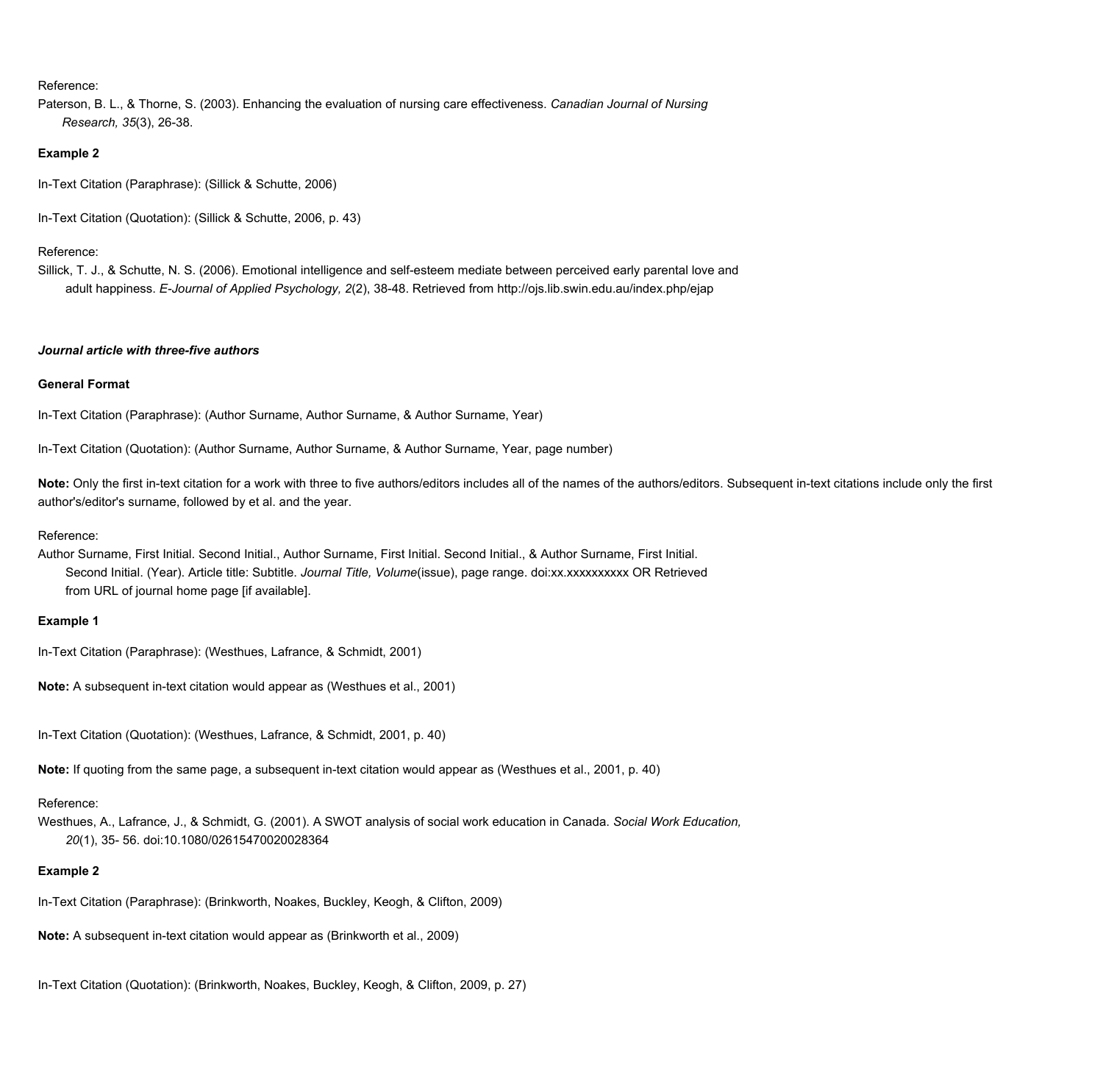Note: If quoting from the same page, a subsequent in-text citation would appear as (Brinkworth et al., 2009, p. 27)

### **Reference:**

Brinkworth, G. D., Noakes, M., Buckley, J. D., Keogh, J. B., & Clifton, P. M. (2009). Long-term effects of a very-low-carbohydrate weight loss diet compared with an isocaloric low-fat diet after 12 mo. American Journal of Clinical Nutrition 90(1),23-32.  **doi:10.3945/ajcn.2008.27326**

### *Journal article with six or more authors*

### **General Format**

**In-Text Citation (Paraphrase): (Author Surname et al., Year)**

**In-Text Citation (Quotation): (Author Surname et al., Year, page number)**

### **Reference:**

Author Surname, First Initial. Second Initial., Author Surname, First Initial. Second Initial., Author Surname, First Initial. Second Initial., Author Surname, First Initial. Second Initial., Author Surname, First Initial. Second Initial., & Author Surname, First Initial. Second Initial. (Year). Article title: Subtitle. Journal Title, Volume(issue), page range. doi:xx.xxxxxxxxxx [if available] OR  **Retrieved from URL of journal home page[if available].**

Note: If an article has eight or more authors, list the names of the first six authors followed by ellipses (i.e. 3 dots OR . . .) and then the last author's name in the Reference list

### **Example**

**In-Text Citation (Paraphrase): (Dietz et al., 2007)**

**In-Text Citation (Quotation): (Dietz et al., 2007, p. 1517)**

### **Reference:**

Dietz, P. M., Williams, S. B., Callaghan, W. M., Bachman, D. J., Whitlock, E. P., & Hornbrook, M. C. (2007).Clinically identified maternal depression before, during, and after pregnancies ending in live births. American Journal of Psychiatry, 164(10), 1515- **1520. Retrieved from <http://ajp.psychiatryonline.org/>**

**If the article has eight or more authors:**

Dietz, P. M., Williams, S. B., Callaghan, W. M., Bachman, D. J., Whitlock, E. P., & Hornbrook, M. C., ... Stanley, D. (2007). Clinically identified maternal depression before, during, and after pregnancies ending in live births. American Journal of  *Psychiatry, 164***(10), 1515-1520. Retrieved from<http://ajp.psychiatryonline.org/>**

### *Book with one author/editor*

### **General Format**

**In-Text Citation (Paraphrase): (Author Surname, Year)**

**In-Text Citation (Quotation): (Author Surname, Year, page number)**

# **Reference:**

**Author Surname, First Initial. Second Initial. (Year).** *Book title: Subtitle.* **Place of Publication: Publisher.**

# **Example**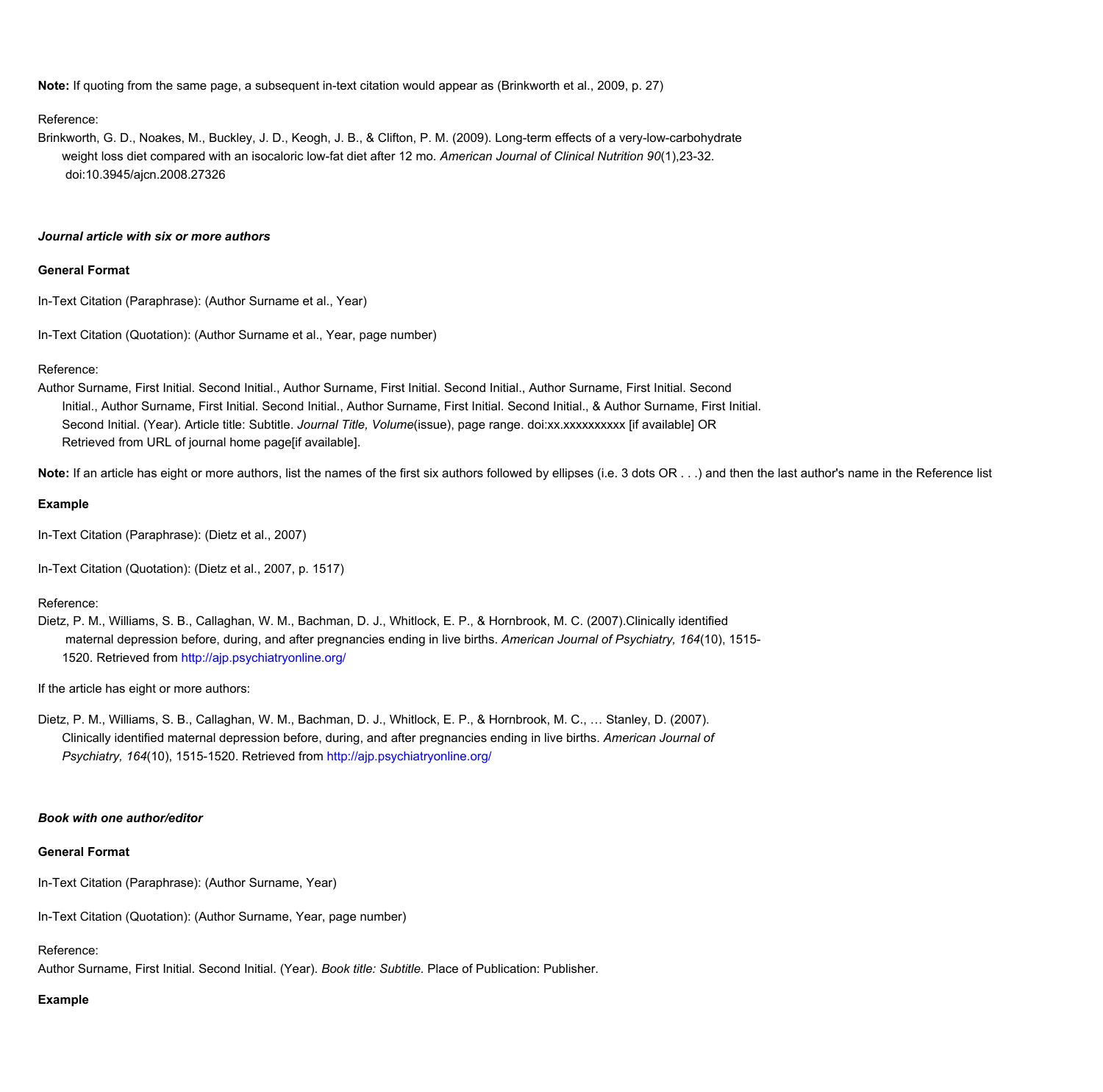**In-Text Citation (Paraphrase): (Franks, 2005)**

**In-Text Citation (Quotation): (Franks, 2005, p. 148)**

### **Reference:**

Franks, A. (2005). Margaret Sanger's eugenic legacy: The control of female fertility. Jefferson, NC: McFarland & Company.

Note: If you are dealing with one editor instead of one author, you would simply insert the editor's name in the place where the author's name is now, followed by "(Ed.)" without the **quotation marks. The rest of the format would remain the same. For example:**

Franks, A. (Ed.) (2005). Margaret Sanger's eugenic legacy: The control of female fertility. Jefferson, NC: McFarland & Company.

### *Book with two authors/editors*

#### **General Format**

**In-Text Citation (Paraphrase): (Author Surname & Author Surname, Year)**

**In-Text Citation (Direct Quote): (Author Surname & Author Surname, Year, page number)**

# **Reference:**

Author Surname, First Initial. Second Initial., & Author Surname, First Initial. Second Initial. (Year). Book title: Subtitle. Place of  **Publication: Publisher.**

#### **Example**

**In-Text Citation (Paraphrase): (Burley & Harris, 2002)**

**In-Text Citation (Direct Quote): (Burley & Harris, 2002, p. 153)**

#### **Reference:**

**Burley, J., & Harris, J. (2002).** *A companion to genethics***. Malden, MA: Blackwell.**

### **For an edited book:**

**Burley, J., & Harris, J. (Eds.). (2002).** *A companion to genethics***. Malden, MA: Blackwell.**

#### *Book with three to five authors/editors*

#### **General Format**

**In-Text Citation (Paraphrase):(Author Surname, Author Surname, & Author Surname, Year)**

**In-Text Citation (Direct Quote): (Author Surname, Author Surname, & Author Surname, Year, page number)**

Note: Although the first in-text citation for a work with three to five authors/editors includes all of the names of the authors/editors, subsequent citations include only the first author's/editor's **surname, followed by et al. and the year.**

# **Reference:**

Author Surname, First Initial. Second Initial., Author Surname, First Initial. Second Initial., & Author Surname, First Initial.  **Second Initial. (Year).** *Book title: Subtitle***. Place of Publication: Publisher.**

#### **Example**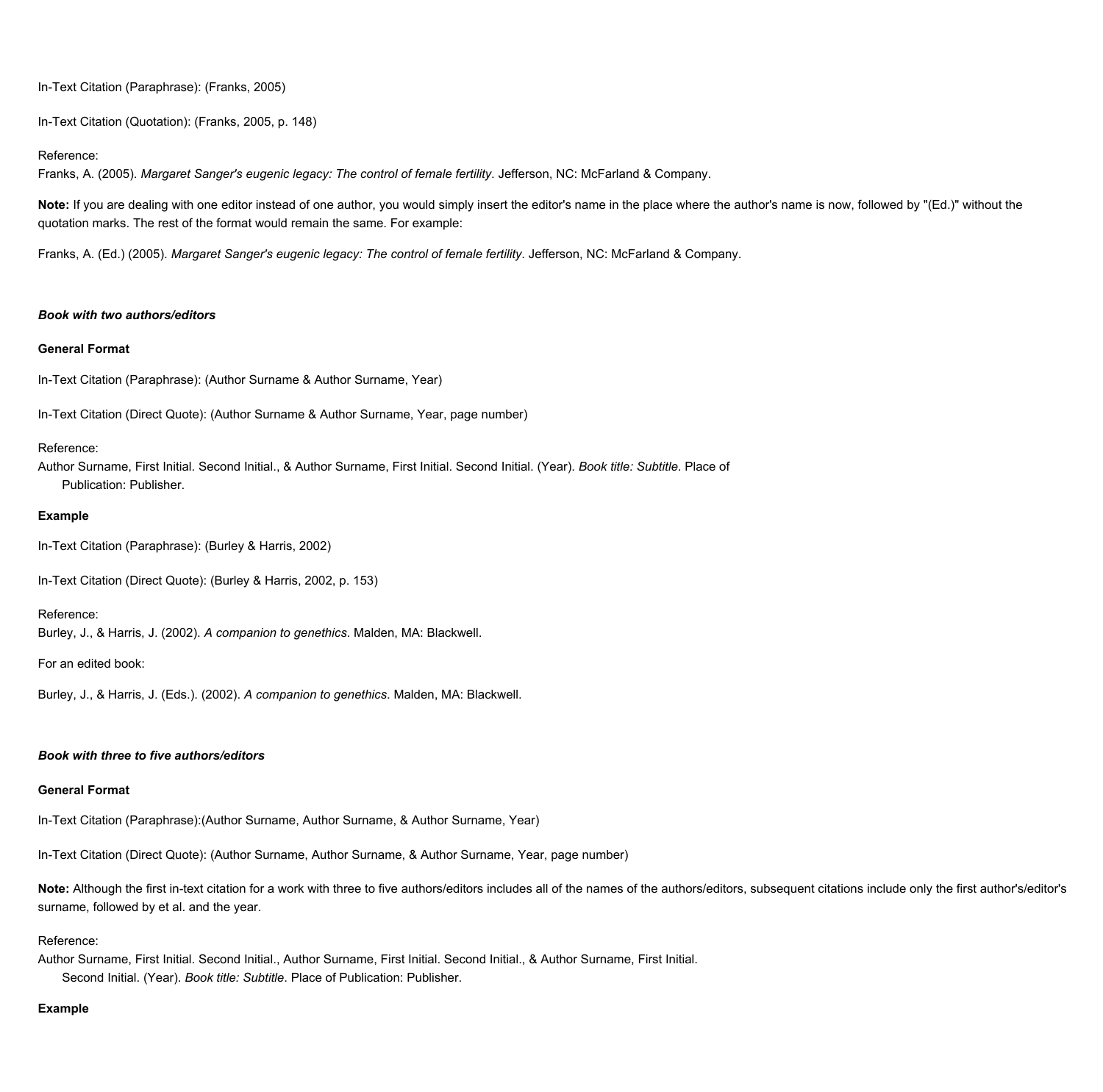**In-Text Citation (Paraphrase): (Johnson, Roberts, & Worell, 1999)**

**Note: A subsequent in-text citation would appear as (Johnson et al., 1999)**

**In-Text Citation (Direct Quote): (Johnson, Roberts, & Worell, 1999, p. 72)**

Note: If quoting from the same page, a subsequent in-text citation would appear as (Johnson et al., 1999, p. 72)

### **Reference:**

Johnson, N. G., Roberts, M. C., & Worell, J. (1999). Beyond appearance: A new look at adolescent girls. Washington, DC:  **American Psychological Association.**

# **For an edited book:**

Johnson, N. G., Roberts, M. C., & Worell, J. (Eds.). (1999). Beyond appearance: A new look at adolescent girls. Washington, DC:  **American Psychological Association.**

### *Book edition other than the first*

**Second edition = 2nd ed. Third edition = 3rd ed. Fourth edition = 4th ed. Revised edition = Rev. ed.**

### **General Format**

**In-Text Citation (Paraphrase): (Author Surname, Year)**

**In-Text Citation (Quotation): (Author Surname, Year, page number)**

### **Reference:**

**Author Surname, First Initial. Second Initial. (Year).** *Book title: Subtitle* **(edition). Place of Publication: Publisher.**

# **Example**

**In-Text Citation (Paraphrase):(Harris, 2001)**

**In-Text Citation (Quotation): (Harris, 2001, p. 50)**

### **Reference:**

**Harris, L. A. (2001).** *Canadian copyright law* **(3rd ed.). Toronto, ON: McGraw Hill Ryerson.**

### *Article/chapter in an edited book*

### **General Format**

**In-Text Citation (Paraphrase): (Author Surname [of Chapter or Article], Year)**

**In-Text Citation (Quotation): (Author Surname [of Chapter or Article], Year, page number)**

# **Reference:**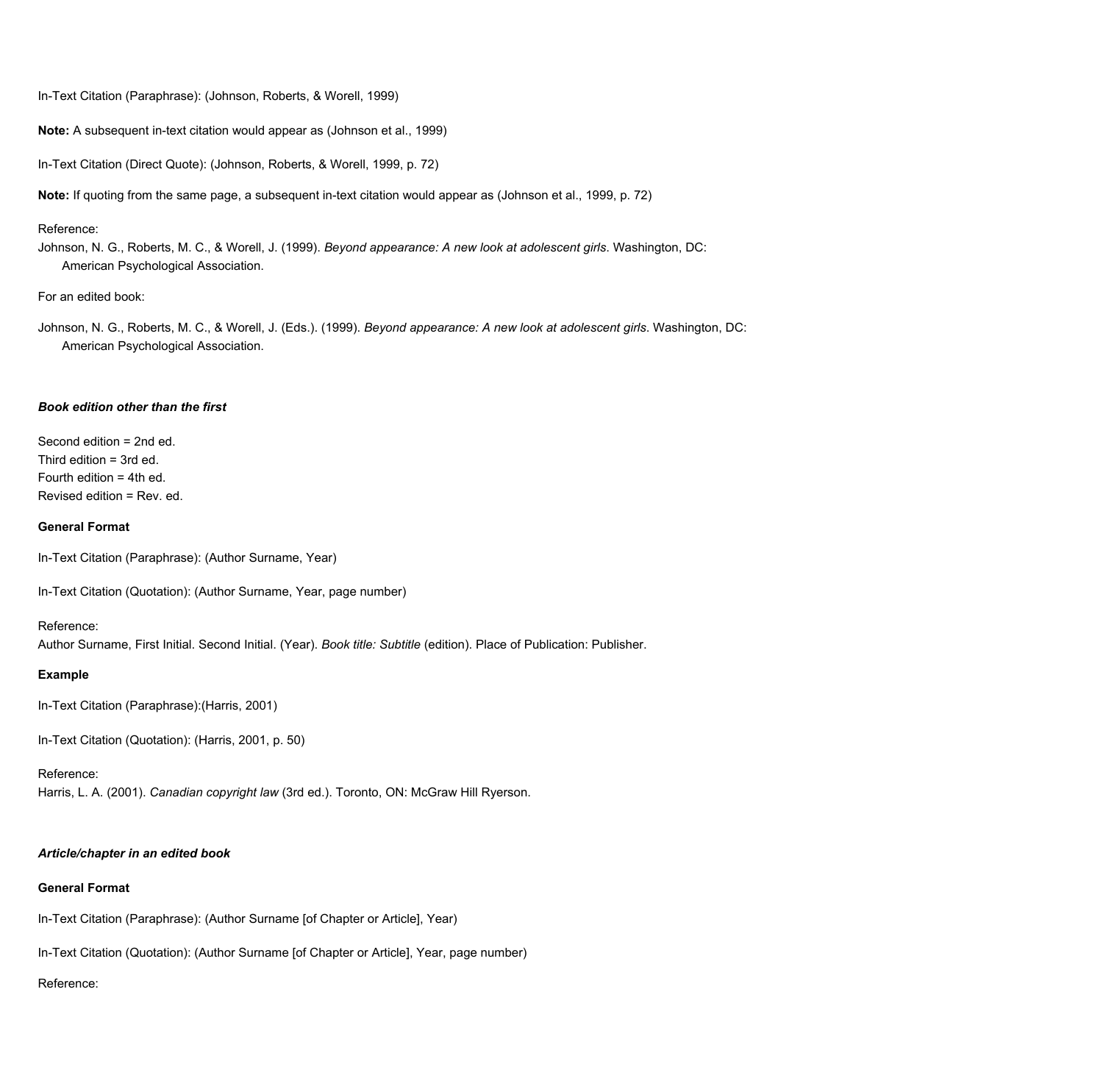Author Surname [of Chapter or Article], First Initial. Second Initial. (Year). Article or chapter title. In Editor First Initial. Second Initial. Surname (Ed.), Book title: Subtitle (pp. page range of article or chapter). Place of Publication: Publisher.

# **Example 1: One editor**

**In-Text Citation (Paraphrase): (Lawrence, 2003)**

**In-Text Citation (Quotation): (Lawrence, 2003, p. 526)**

### **Reference:**

Lawrence, J. A. (2003). Goal-directed activities and life-span development. In J. Valsiner (Ed.), Handbook of developmental  *psychology* **(pp. 517-533). London, England: Sage Publications.**

### **Example 2: More than one editor**

**In-Text Citation (Paraphrase): (Lawrence & Dodds, 2003)**

**In-Text Citation (Quotation): (Lawrence & Dodds, 2003, p. 526)**

### **Reference:**

Lawrence, J. A., & Dodds, A. E. (2003). Goal-directed activities and life-span development. In J. Valsiner & K. Connolly (Eds.), *Handbook of developmental psychology* **(pp. 517-533). London, England: Sage Publications.**

# *Book with no author*

# **General Format**

**In-Text Citation (Paraphrase): (***Book title* **[usually shortened], Year)**

**In-Text Citation (Quotation): (***Book title* **[usually shortened], Year, page number)**

**Reference:** *Book title: Subtitle***. (Year). Place of Publication: Publisher.**

### **Example**

**In-Text Citation (Paraphrase): (***Merriam-Webster's***, 2005)**

**In-Text Citation (Quotation): (***Merriam-Webster's***, 2005, p. 3)**

### **Reference:**

*Merriam-Webster's collegiate dictionary* **(11th ed.). (2005). Springfield, MA: Merriam-Webster.**

# *E-book*

# **General Format**

**In-Text Citation (Paraphrase): (Author Surname, Year)**

**In-Text Citation (Quotation): (Author Surname, Year, page number)**

# **Reference:**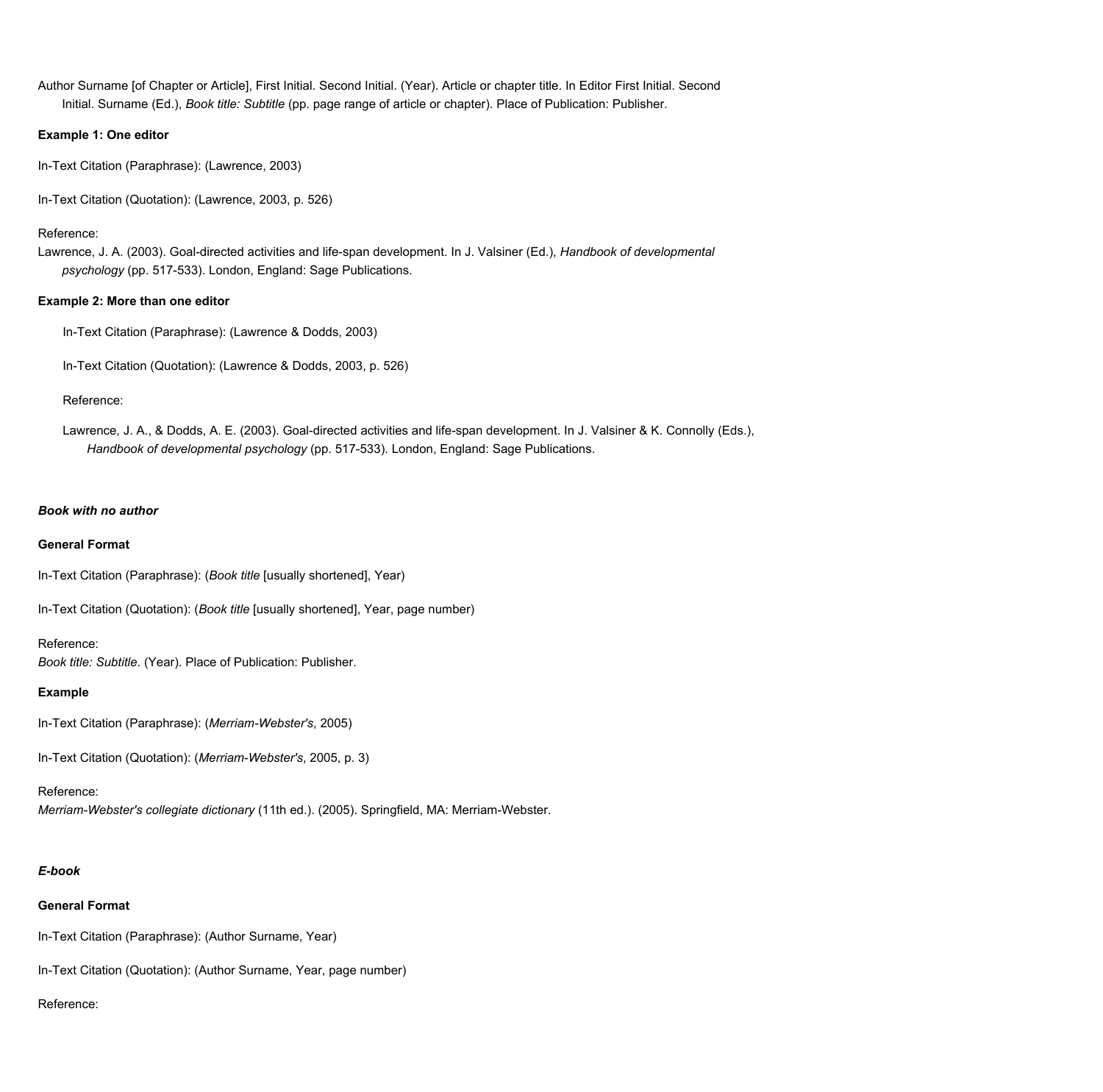Author Surname, First Initial. Second Initial. (Year). Book title: Subtitle [Version]. doi:xx.xxxxxxxx [OR] Retrieved from URL of  **the home page of the e-book provider.**

# **Example**

**In-Text Citation (Paraphrase): (Ochs, 2004)**

**In-Text Citation (Quotation): (Ochs, 2004, p. 55)**

# **Reference:**

Ochs, S. (2004). A history of nerve functions: From animal spirits to molecular mechanisms [ebrary Reader version]. Retrieved  **from http://www.ebrary.com/corp/**

# *Translated book*

# **General Format**

**In-Text Citation (Paraphrase): (Original Author Surname, Year Originally Published/Year of Translation)**

**In-Text Citation (Quotation): (Original Author Surname, Year Originally Published/Year of Translation, page number)**

# **Reference:**

Original Author Surname, First Initial. Second Initial. (Year). Book title: Subtitle (Translator's First Initial. Second Initial. Surname, Trans.). Place of Publication: Publisher. (Original work **published Year).**

### **Example**

**In-Text Citation (Paraphrase): (Laplace, 1814/1951)**

**In-Text Citation (Quotation): (Laplace, 1814/1951, p. 148)**

### **Reference:**

Laplace, P. S. (1951). A philosophical essay on probabilities (F. W. Truscott & F. L. Emory, Trans.). New York, NY: Dover.  **(Original work published 1814).**

### *Unpublished and/or handwritten manuscripts with no date and/or no author*

APA Citation Style does not have a separate category for unpublished and/or handwritten manuscripts. However, some helpful tips and suggestions are given below to provide maximum **reference information.**

# **Format for no date**

Lastname, First Initial. Second Initial. [if available] (n.d.). Title of the manuscript (Unpublished manuscript). Retrieved from Name of  **Institution, Location. (Accession or Order No. [number])**

# **Example**

**Kapālakuraṇṭaka. (n.d.).** *Āsanayoga* **(Unpublished Sanskrit manuscript). Retrieved from Kaivalyadhama Library, Lonavala, MH. (Accession No. 29126)**

### **Format for no date and no author**

Title of the manuscript (Unpublished manuscript). (n.d.). Retrieved from Name of Institution, Location. (Accession or Order No.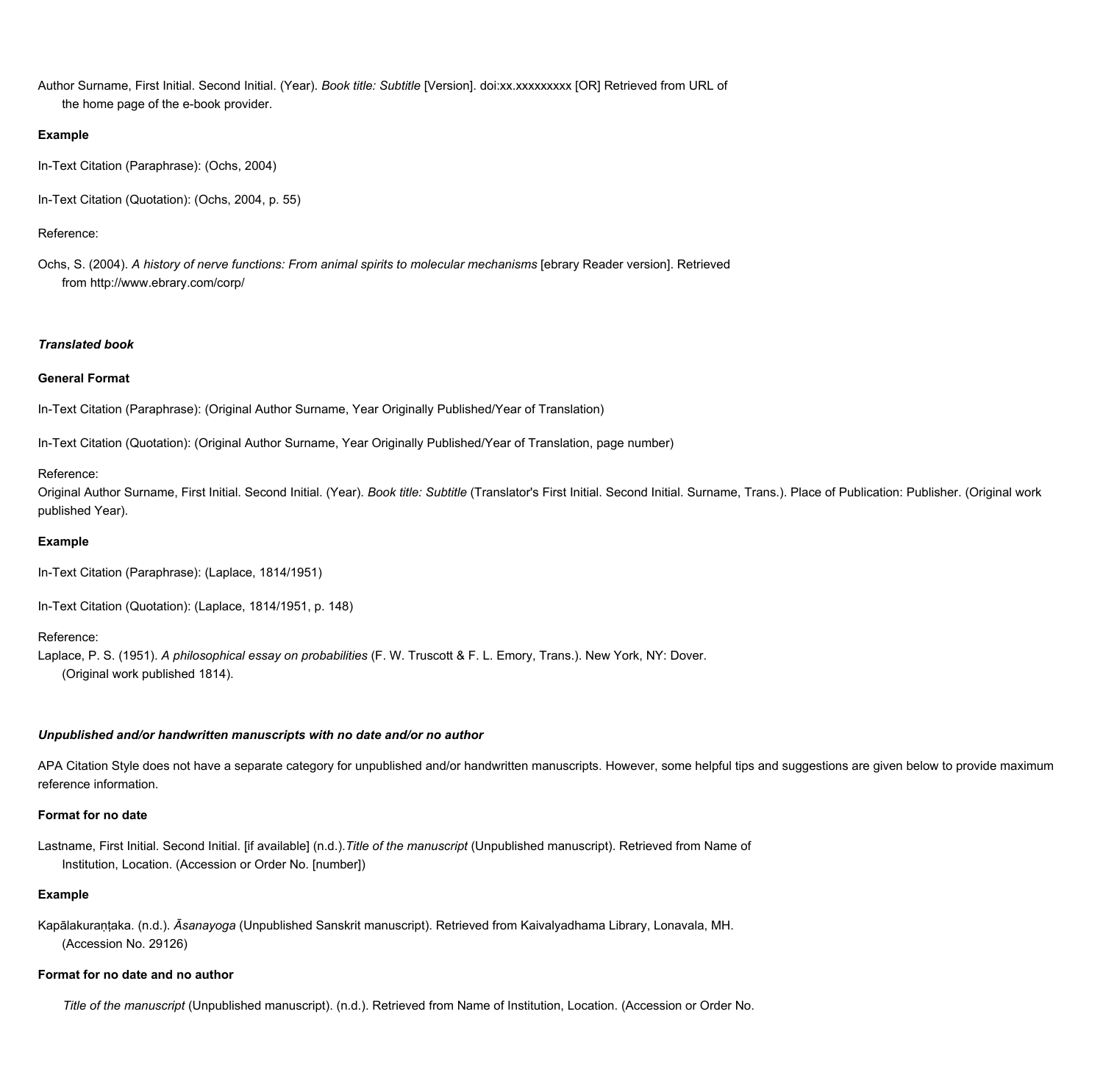### **[number])**

### **Example**

*Siddhāntamuktāvalī* **(Unpublished manuscript). (n.d.). Retrieved from Kaivalyadhama Library, Lonavala, MH. (Accession No. 15787)**

### *Government publication*

APA Citation Style does not have a separate category for government publications. However, some helpful tips and suggestions are given below.

### **Helpful Tips:**

- **• Treat a government document as a book, report, or brochure.**
- **• If a person is named on the title page, use her or him as author.**
- **• If no person is named, use the government agency, department, or branch as a group author.**
- Give the name of the group author exactly as it appears on the title page. If the branch or agency is not well known, include its higher department first.
- **• If the group author is also the publisher, just use the word "Author" after the location.**
- **• If there is a series or report number, include it after the title.**

# **General Format**

**In-Text Citation (Paraphrase): (Author Surname OR Name of Government Organization, Year)**

**In-Text Citation (Quotation): (Author Surname OR Name of Government Organization, Year, page number)**

# **Reference:**

Author Surname, First Initial. Second Initial. [OR] Government Name. [OR] Name of Government Agency. (Year). Title: Subtitle  **(Report No. xxx [if available]). Place of Publication: Publisher.**

### **Example 1**

**In-Text Citation (Paraphrase): (Gilmore et al., 1999)**

**In-Text Citation (Quotation): (Gilmore et al., 1999, p. 5)**

### **Reference:**

Gilmore, J., Woollam, P., Campbell, T., McLean, B., Roch, J., & Stephens, T. (1999). Statistical report on the health of Canadians: Prepared by the Federal, Provincial and Territorial Advisory Committee on Population Health. Charlottetown, PEI:  **Health Canada, Statistics Canada, Canadian Institute for Health Information.**

#### **Example 2**

**In-Text Citation (Paraphrase): (Edwards, Sims-Jones, Hotz, & Cushman, 1997)**

**In-Text Citation (Quotation): (Edwards, Sims-Jones, Hotz, & Cushman, 1997, p. 2)**

#### **Reference:**

Edwards, N., Sims-Jones, N., Hotz, S., & Cushman, R. (1997). Development and testing components of a multifaceted intervention program to reduce the incidence of smoking relapse during pregnancy and post-partum of both women and their partners. **Report prepared for Health Canada at the Community Health Research Unit, University of Ottawa, Canada.**

#### **Example 3**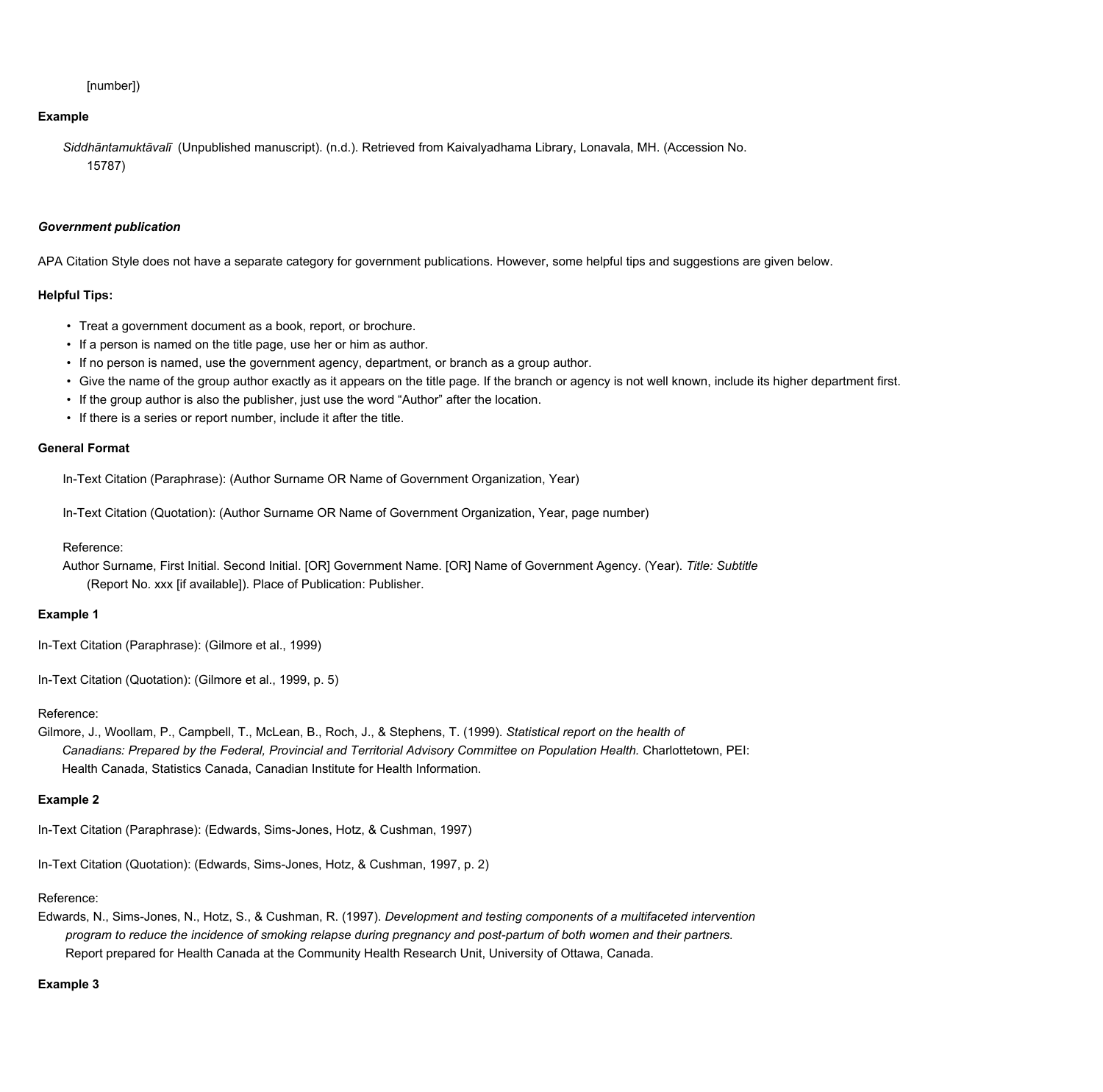**In-Text Citation (Paraphrase): (Ontario Ministry of Health, 1994)**

**In-Text Citation (Quotation): (Ontario Ministry of Health, 1994, p. 7)**

# **Reference:**

Ontario Ministry of Health. (1994). Selected findings from the mental health supplement of the Ontario Health Survey. Ottawa,  **ON: Queen's Printer for Ontario.**

### **Example 4**

**In-Text Citation (Paraphrase): (U. S. Food and Drug Administration, 2004)**

**In-Text Citation (Quotation): (U. S. Food and Drug Administration, 2004, p. 8)**

### **Reference:**

U. S. Food and Drug Administration/Center for Drug Evaluation and Research. (2004). Worsening depression and suicidality in  *patients being treated with antidepressant medications: FDA public health advisory.* **Washington, DC: Author.**

### *An Entry in an Encyclopedia*

### **General Format**

**In-Text Citation (Paraphrase): (Author Surname, Year)**

**In-Text Citation (Quotation): (Author Surname, Year, page number)**

### **Reference:**

Author Surname, First Initial. Second Initial. (Year). Article title. In Book title. (Vol. no., pp. page range of article). Place of  **Publication: Publisher.**

# **Example**

**In-Text Citation (Paraphrase): (Bergmann, 1993)**

**In-Text Citation (Quotation): (Bergmann, 1993, p. 148)**

# **Reference:**

Bergmann, P. G. (1993). Relativity. In The New Encyclopedia Britannica. (Vol. 26, pp. 501-508). Chicago, IL: Encyclopedia  **Britannica.**

### *Basic web page*

# **Helpful Tips:**

- When citing sources that you find on the Internet you need to include a retrieval date only if the information you viewed is likely to change over time. If you reference an article from Wikipedia, for example, you would include a retrieval date because information in a wiki can be subject to a lot of change.
- . Sometimes websites have missing pieces of information that you would typically use when citing them, like an author or a date. You can use the following link for more help: **<https://apastyle.apa.org/blog/nonrecoverable-sources>**

#### **General Format**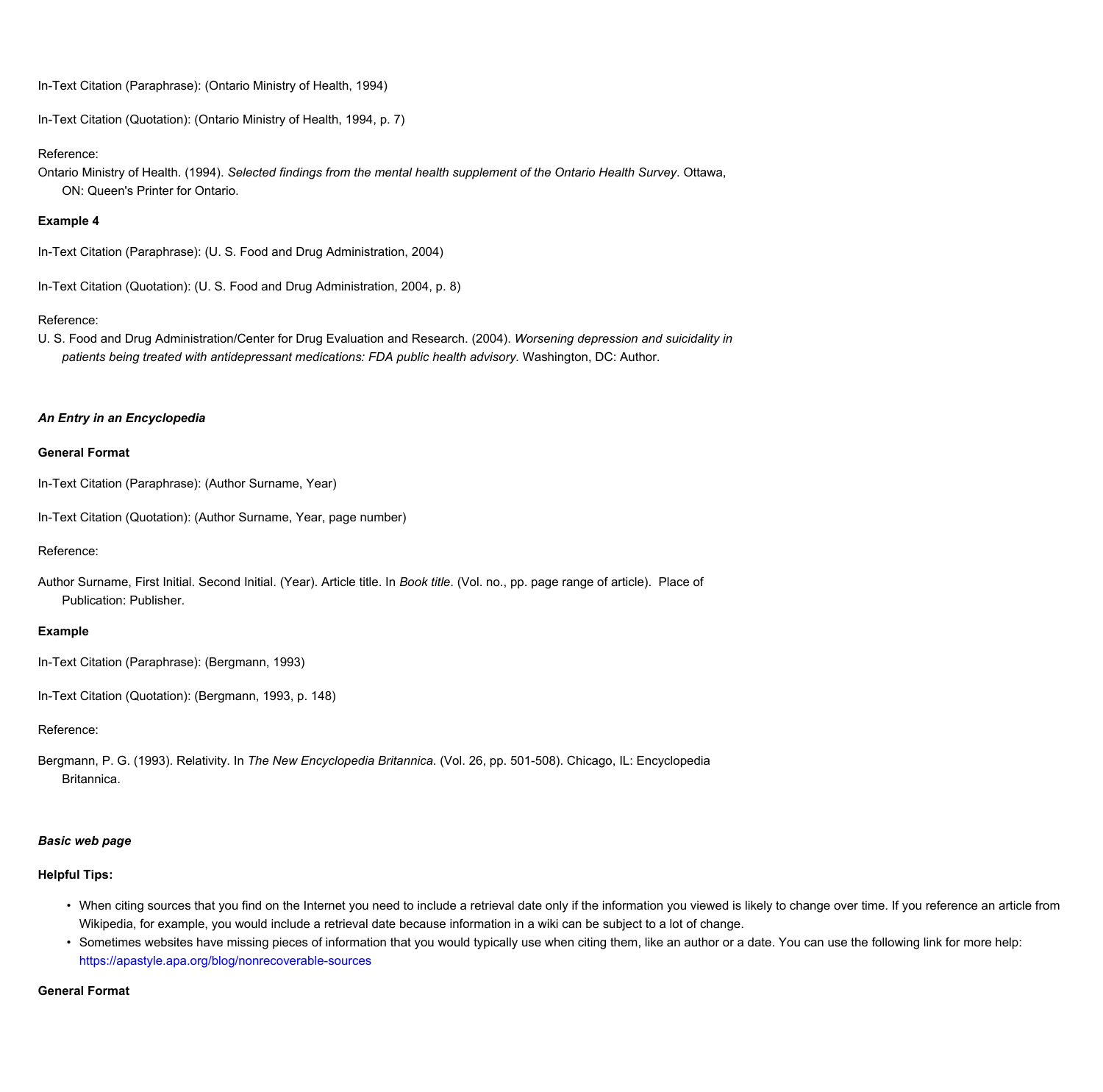**In-Text Citation (Paraphrase): (Author Surname, Year)**

**In-Text Citation (Quotation): (Author Surname, Year, page or paragraph number [if available])**

### **Reference:**

Personal or Corporate Author. (Last update or copyright date). Title of specific document. Retrieved from URL of specific  **document**

**Note: If the last update or copyright date is not known, put "n.d." This stands for no date.**

# **Example**

**In-Text Citation (Paraphrase): (Browning, 1993)**

**In-Text Citation (Quotation): (Browning, 1993, para. 12)**

### **Reference:**

**Browning, T. (1993).** *A brief historical survey of women writers of science fiction.* **Retrieved from <http://www.cwrl.utexas.edu/~tonya/Tonya/sf/history.html>**

**For date of last update or copyright not known:**

**Browning, T. (n.d.).** *A brief historical survey of women writers of science fiction.* **Retrieved from <http://www.cwrl.utexas.edu/~tonya/Tonya/sf/history.html>**

### *Website document with no author and/or no date*

### **Helpful Tips:**

- When citing sources that you find on the Internet you need to include a retrieval date only if the information you viewed is likely to change over time. If you reference an article from Wikipedia, for example, you would want to include a retrieval date because information in a wiki can be subject to a lot of change.
- . Sometimes websites have missing pieces of information that you would typically use when citing them, like an author or a date. You can use the following link for more help: **<https://apastyle.apa.org/blog/nonrecoverable-sources>**

### **General Format**

**In-Text Citation (Paraphrase): (Title of specific document, Year)**

**In-Text Citation (Quotation): (Title of specific document, Year, page or paragraph number [if available])**

**Note: If the title of a document is long, use a shortened version for the in-text citations.**

# **Reference:**

Title of specific document. (Last update or copyright date; if not known, put n.d.). In Title of website. Retrieved from URL of  **specific document**

### **Example 1**

**In-Text Citation (Paraphrase): (Neurology, n.d.)**

**In-Text Citation (Quotation): (Neurology, n.d.)**

### **Reference:**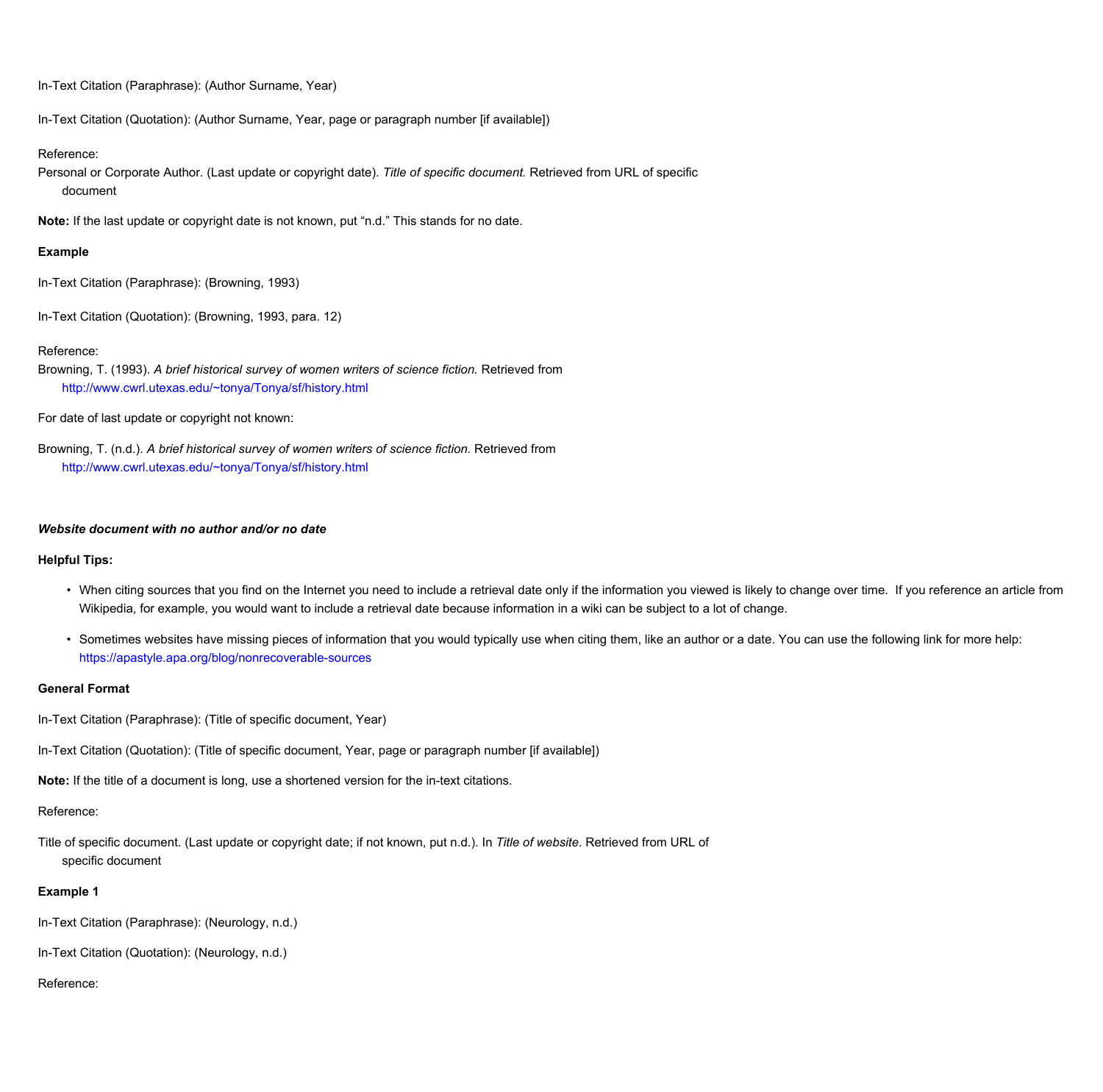**Neurology. (n.d.). In** *Wikipedia***. Retrieved August 8, 2014, from [http://en.wikipedia.org/wiki/Neurology](https://en.wikipedia.org/wiki/Neurology)**

# **Example 2**

**In-Text Citation (Paraphrase): (New France, 2013)**

**In-Text Citation (Quotation): (New France, 2013, para. 3)**

### **Reference:**

**New France. (2013). In** *Canada History***. Retrieved April 8, 2014, from<http://www.canadahistory.com>**

### *Conference proceedings*

### **General Format**

**In-Text Citation (Paraphrase): (Author Surname & Author Surname, Year)**

**In-Text Citation (Direct Quote): (Author Surname & Author Surname, Year, page number)**

# **Reference:**

Author Surname, First Initial. Second Initial., & Author Surname, First Initial. Second Initial. (Eds.). (Year). Proceedings from *The name of the conference/symposium***. Place of Publication: Publisher.**

### **Example**

**In-Text Citation (Paraphrase): (Schnase & Cunnius, 1995)**

**In-Text Citation (Direct Quote): (Schnase & Cunnius, 1995, p. 153)**

### **Reference:**

Schnase, J. L., & Cunnius, E. L. (Eds.). (1995). Proceedings from The First International Conference on Computer Support for  *Collaborative Learning.* **Mahwah, NJ: Erlbaum.**

### *Dissertations/theses*

#### **Dissertation, Published:**

# **Format**

**Lastname, F. N. (Year).** *Title of doctoral dissertation/master's thesis* **(Doctoral dissertation/Master's thesis). Retrieved from Name of database/URL. (Accession or Order No. [number]) [if available]**

### **Examples**

- Mitchell, J. D. (2010). National debt facts and their impact on the Indiana state budget (Master's thesis). Retrieved from  **ProQuest Dissertations and Theses database. (UMI No. 1434728)**
- Andrews, B. R. (2011). National debt facts and their impact on the Indiana state budget (Doctoral dissertation). Retrieved from  **<http://www.ohiolink.edu/etd/>**

## **Dissertation, Unpublished:**

# **Format**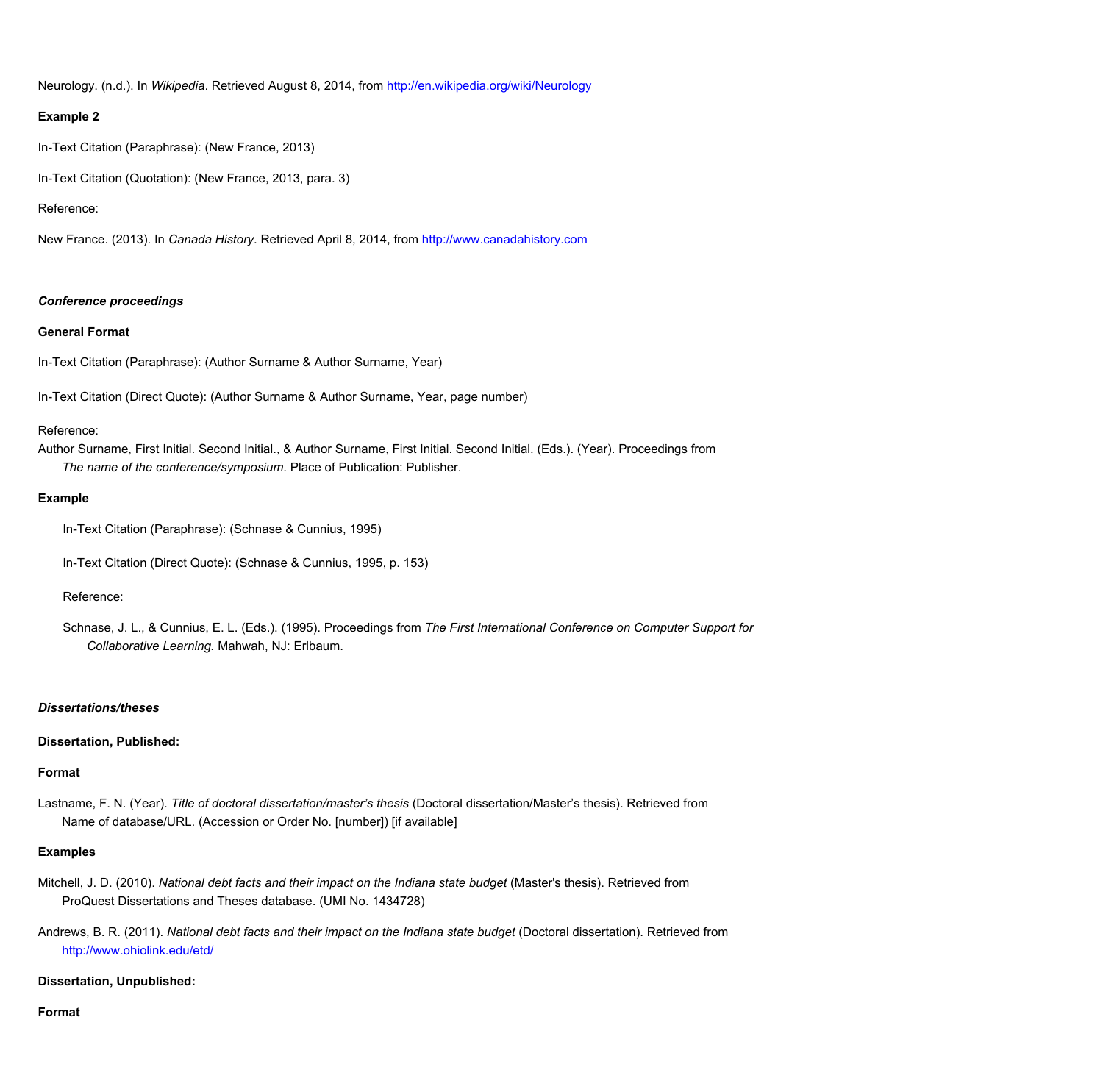Lastname, F. N. (Year). Title of doctoral dissertation/master's thesis (Unpublished doctoral dissertation/master's thesis). Name  **of Institution, Location.**

# **Example**

Bucket, F. M. (2011). Effects of the national debt on the budget for the state of Indiana (Unpublished master's thesis). Ball State  **University, Muncie, IN.**

For more information about citing other types of print and electronic sources such as newspaper items, magazines, blogs, etc., in APA style, please refer **to <http://rdc.libguides.com/apa>and/or [https://owl.english.purdue.edu/owl/resource/560/01/.](https://owl.english.purdue.edu/owl/resource/560/01/)**

# **Tables**

- **• Tables should be self-explanatory and should not duplicate textual material.**
- **• Tables with more than 10 columns and 25 rows are not acceptable.**
- Number tables, in Arabic numerals, consecutively in the order of their first citation in the text and supply a brief title for each.
- **• Place explanatory matter in footnotes, not in the heading.**
- **• Explain in footnotes all non-standard abbreviations that are used in each table.**
- Obtain permission for all fully borrowed, adapted, and modified tables and provide a credit line in the footnote.
- **• For footnotes use the following symbols, in this sequence: \*, †, ‡, §, ||,¶ , \*\*, ††, ‡‡**
- · Tables with their legends should be provided at the end of the text after the references. The tables along with their number should be cited at the relevant place in the text

# **Illustrations (Figures)**

- Upload the images in JPEG format. The file size should be within 1024 kb in size while uploading.
- Figures should be numbered consecutively according to the order in which they have been first cited in the text.
- Labels, numbers, and symbols should be clear and of uniform size. The lettering for figures should be large enough to be legible after reduction to fit the width of a printed column.
- . Symbols, arrows, or letters used in photomicrographs should contrast with the background and should be marked neatly with transfer type or by tissue overlay and not by pen.
- **• Titles and detailed explanations belong in the legends for illustrations not on the illustrations themselves.**
- When graphs, scatter-grams or histograms are submitted the numerical data on which they are based should also be supplied.
- **• The photographs and figures should be trimmed to remove all the unwanted areas.**
- If photographs of individuals are used, their pictures must be accompanied by written permission to use the photograph.
- If a figure has been published elsewhere, acknowledge the original source and submit written permission from the copyright holder to reproduce the material. A credit line should **appear in the legend for such figures.**
- Legends for illustrations: Type or print out legends (maximum 40 words, excluding the credit line) for illustrations using double spacing, with Arabic numerals corresponding to the illustrations. When symbols, arrows, numbers, or letters are used to identify parts of the illustrations, identify and explain each one in the legend. Explain the internal scale **(magnification) and identify the method of staining in photomicrographs.**
- Final figures for print production: Send sharp, glossy, un-mounted, color photographic prints, with height of 4 inches and width of 6 inches at the time of submitting the revised manuscript. Print outs of digital photographs are not acceptable. If digital images are the only source of images, ensure that the image has minimum resolution of 300 dpi or 1800 x 1600 pixels in TIFF format. Send the images on a CD. Each figure should have a label pasted (avoid use of liquid gum for pasting) on its back indicating the number of the figure, the running title, top of the figure and the legends of the figure. Do not write the contributor/s' name/s. Do not write on the back of figures, scratch, or mark them by using paper clips.
- The Journal reserves the right to crop, rotate, reduce, or enlarge the photographs to an acceptable size.

<span id="page-14-0"></span>

| Copies of any permission(s) |  |
|-----------------------------|--|
|                             |  |

It is the responsibility of authors/ contributors to obtain permissions for reproducing any copyrighted material. A copy of the permission obtained must accompany the manuscript. Copies of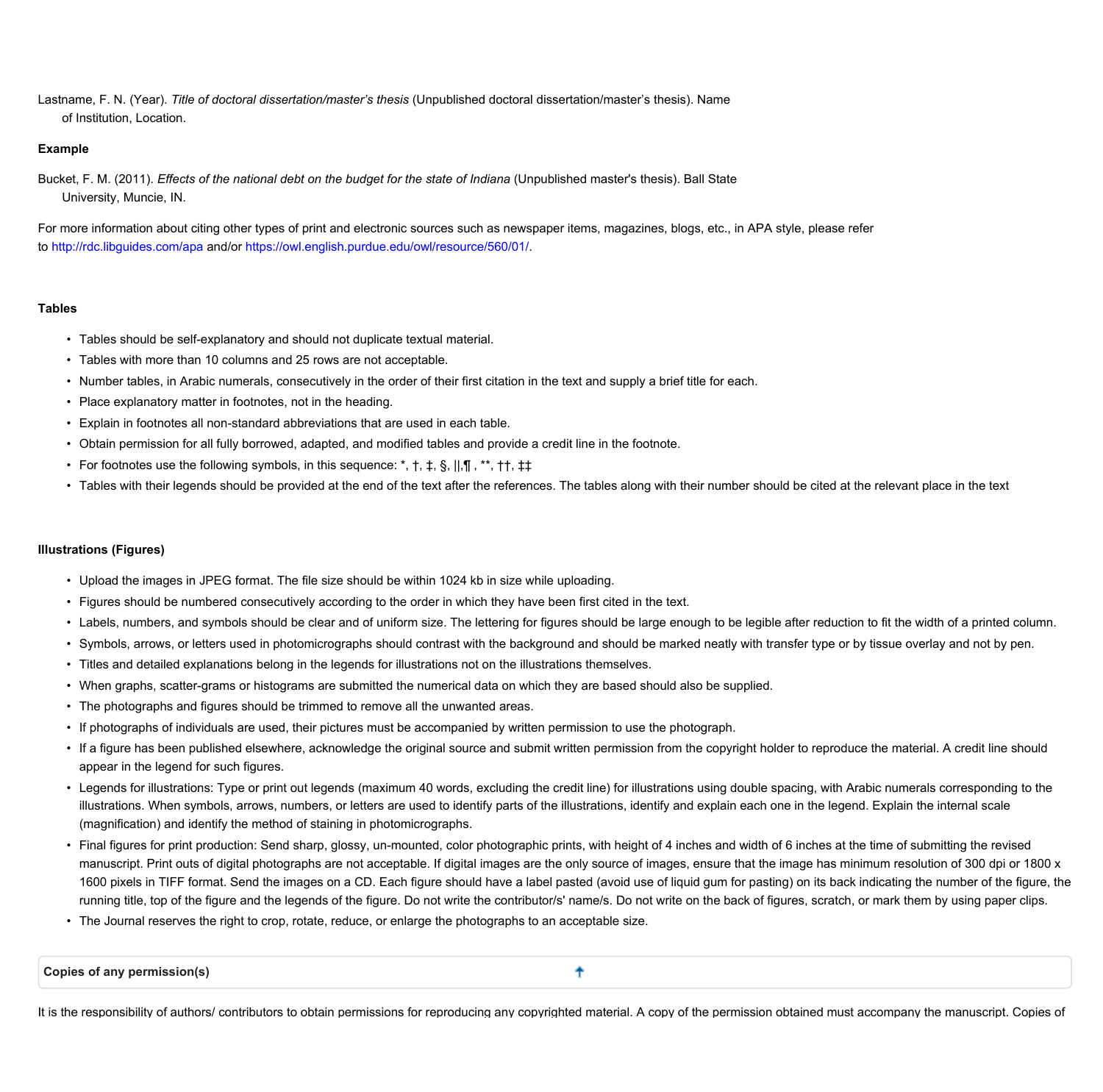any and all published articles or other manuscripts in preparation or submitted elsewhere that are related to the manuscript must also accompany the manuscript.

<span id="page-15-0"></span>

| <b>Types of Manuscripts</b><br>. . |  |
|------------------------------------|--|
|                                    |  |

The authors are required to use the downloadable word document templates provided at the end of this page to prepare the manuscripts. The reporting quidelines checklist is provided in these templates which must be duly followed. The authors can also choose the reporting guidelines for the specific study design from the web links provided in the table below and upload it **along with the manuscript.**

# **Original articles:**

These include randomized controlled trials, intervention studies, studies of screening and diagnostic test, outcome studies, cost effectiveness analyses, case-control series, and surveys with high response rate. The text of original articles amounting to up to 2500 - 3000 words (excluding Abstract, references and Tables) should be divided into sections with the headings **Abstract, Keywords, Introduction, Material and Methods, Results, Discussion, References, Tables and Figure legends.**

**Introduction: State the purpose and summarize the rationale for the study or observation.**

**Materials and Methods: It should include and describe the following aspects:**

Ethics: When reporting studies on human beings, indicate whether the procedures followed were in accordance with the ethical standards of the responsible committee on human experimentation (institutional or regional) and with the Helsinki Declaration of 1975, as revised in 2000 (available at

https://www.wma.net/policies-post/wma-declaration-of-helsinki-ethical-principles-for-medical-research-involving-human-subjects/). For prospective studies involving human participants, authors are expected to mention about approval of (regional/ national/ institutional or independent Ethics Committee or Review Board, obtaining informed consent from adult research participants and obtaining assent for children aged over 7 years participating in the trial. The age beyond which assent would be required could vary as per regional and/ or national guidelines. Ensure confidentiality of subjects by desisting from mentioning participants' names, initials or hospital numbers, especially in illustrative material. When reporting experiments on animals, indicate whether the institution's or a national research council's guide for, or any national law on the care and use of laboratory animals was followed. Evidence for approval by a local Ethics Committee (for both human as well as animal studies) must be supplied by the authors on demand. Animal experimental procedures should be as humane as possible, and the details of anaesthetics and analgesics used should be clearly stated. The ethical standards of experiments must be in accordance with the quidelines provided by the CPCSEA and World Medical Association Declaration of Helsinki on Ethical Principles for Medical Research Involving Humans for studies involving experimental animals and human beings, respectively). The journal will not consider any paper which is ethically unacceptable. A statement on ethics committee permission and ethical practices must be included in all **research articles under the †Materials and Methods †™ section.** 

# *Study design:*

Selection and Description of Participants: Describe your selection of the observational or experimental participants (patients or laboratory animals, including controls) clearly, including eligibility and exclusion criteria and a description of the source population. Technical information: Identify the methods, apparatus (give the manufacturer's name and address in parentheses), and procedures in sufficient detail to allow other workers to reproduce the results. Give references to established methods, including statistical methods (see below); provide references and brief descriptions for methods that have been published but are not well known; describe new or substantially modified methods, give reasons for using them, and evaluate their limitations. Identify precisely all drugs and chemicals used, including generic name(s), dose(s), and route(s) of administration.

Reports of randomized clinical trials should present information on all major study elements, including the protocol, assignment of interventions (methods of randomization, concealment of allocation to treatment groups), and the method of masking (blinding), based on the CONSORT Statement (http://www.consort-statement.org).

The authors are required to use the downloadable word document templates provided at the end of this page to prepare the manuscripts. The reporting guidelines checklist is provided in these templates which must be duly followed. The authors can also choose the reporting guidelines for the specific study design from the web links provided in the table below and upload it **along with the manuscript. Manuscripts with the incomplete checklist will be sent back to the authors.**

# **Reporting Guidelines for Specific Study Designs**

| <b>Guideline</b> | │ Type of Study │ Source              |  |
|------------------|---------------------------------------|--|
|                  | Observational<br>studies<br>including |  |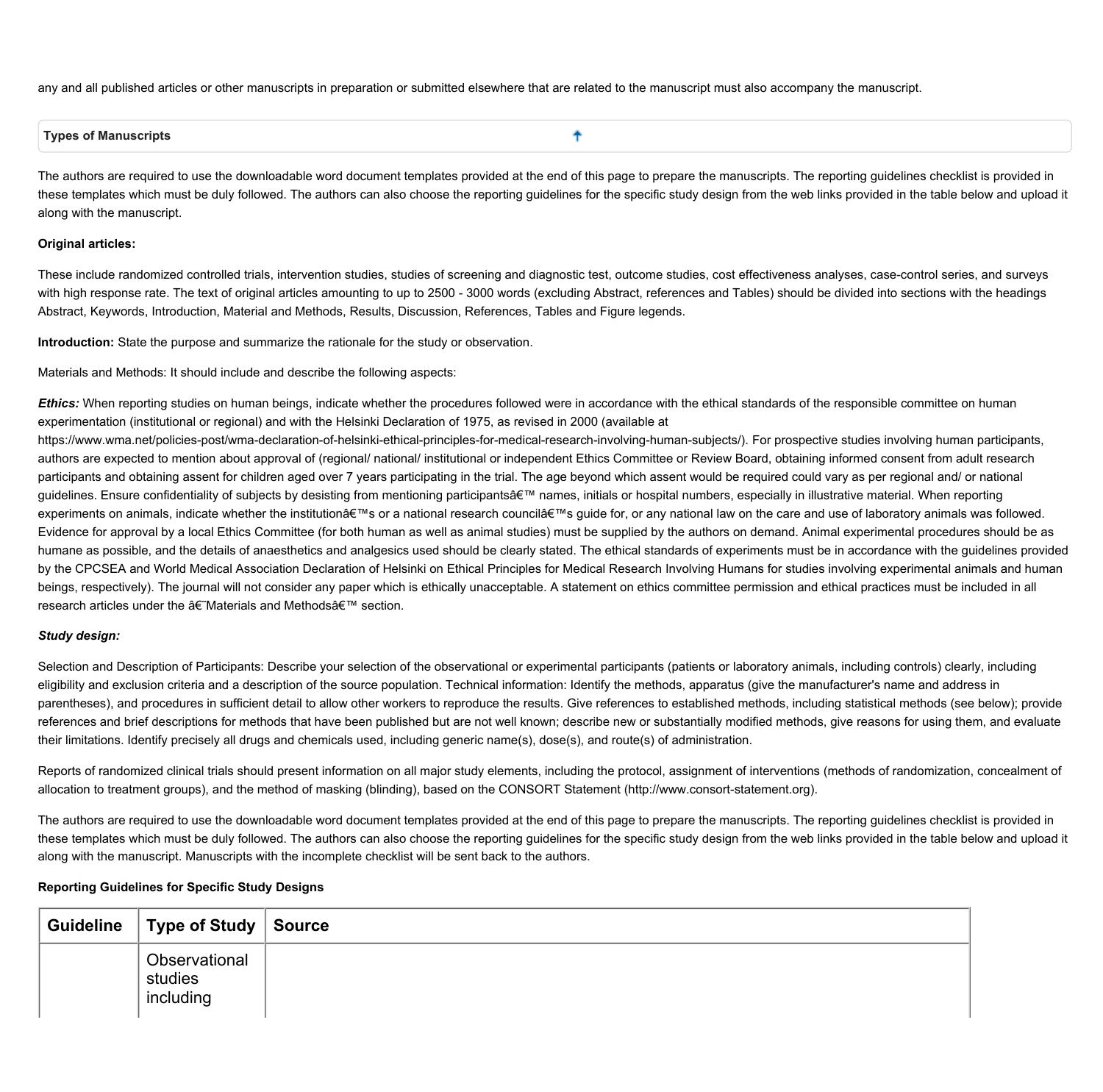| <b>STROBE</b>                                                           | cohort,<br>case-control,<br>and<br>cross-sectional<br>studies | https://www.strobe-statement.org/index.php?id=available-checklists                                                     |  |
|-------------------------------------------------------------------------|---------------------------------------------------------------|------------------------------------------------------------------------------------------------------------------------|--|
| <b>CONSORT</b>                                                          | Randomized<br>controlled<br>trials                            | http://www.consort-statement.org<br>http://squire-statement.org/index.cfm?fuseaction=Page.ViewPage&PageID=471          |  |
| <b>SQUIRE</b>                                                           | Quality<br>improvement<br>projects                            |                                                                                                                        |  |
| <b>PRISMA</b>                                                           | Systematic<br>reviews and<br>meta-analyses                    | http://prisma-statement.org/PRISMAStatement/Checklist.aspx<br>https://pubs.rsna.org/doi/full/10.1148/radiol.2015151516 |  |
| <b>STARD</b>                                                            | Studies of<br>diagnostic<br>accuracy                          |                                                                                                                        |  |
| <b>CARE</b><br>Case Reports<br>https://www.care-statement.org/checklist |                                                               |                                                                                                                        |  |
| Clinical<br><b>AGREE</b><br>Practice<br><b>Guidelines</b>               |                                                               | https://www.agreetrust.org/wp-content/uploads/2016/02/AGREE-Reporting-Checklist-2016.pdf                               |  |

**The reporting guidelines for other type of studies can be found at https://www.equator-network.org/reporting-guidelines/.**

Statistics: Whenever possible quantify findings and present them with appropriate indicators of measurement error or uncertainty (such as confidence intervals). Authors should report losses to observation (such as, dropouts from a clinical trial). When data are summarized in the Results section, specify the statistical methods used to analyse them. Avoid non-technical uses of technical terms in statistics, such as 'random' (which implies a randomizing device), 'normal', 'significant', 'correlations', and 'sample'. Define statistical terms, abbreviations, and most symbols. Specify the computer software used. Use upper italics (P 0.048). For all P values include the exact value and not less than 0.05 or 0.001. Mean differences in continuous variables, proportions in categorical variables and relative risks including odds ratios and hazard ratios should be accompanied by their confidence intervals.

Results: Present your results in a logical sequence in the text, tables, and illustrations, giving the main or most important findings first. Do not repeat in the text all the data in the tables or illustrations; emphasize or summarize only important observations. Extra- or supplementary materials and technical detail can be placed in an appendix where it will be accessible but will not interrupt the flow of the text; alternatively, it can be published only in the electronic version of the journal.

When data are summarized in the Results section, give numeric results not only as derivatives (for example, percentages) but also as the absolute numbers from which the derivatives were calculated, and specify the statistical methods used to analyse them. Restrict tables and figures to those needed to explain the argument of the paper and to assess its support. Use graphs as an alternative to tables with many entries; do not duplicate data in graphs and tables. Where scientifically appropriate, analyses of the data by variables such as age and sex should be **included.**

Discussion: Include summary of key findings (primary outcome measures, secondary outcome measures, results as they relate to a prior hypothesis); Strengths and limitations of the study (study question, study design, data collection, analysis and interpretation); Interpretation and implications in the context of the totality of evidence (is there a systematic review to refer to, if not, could one be reasonably done here and now?, what this study adds to the available evidence, effects on patient care and health policy, possible mechanisms); Controversies raised by this study; and Future research directions (for this particular research collaboration, underlying mechanisms, clinical research).

Do not repeat in detail data or other material given in the Introduction or the Results section. In particular, contributors should avoid making statements on economic benefits and costs unless their manuscript includes economic data and analyses. Avoid claiming priority and alluding to work that has not been completed. New hypotheses may be stated if needed, however they should be clearly labelled as such. About 30 references can be included. These articles generally should not have more than six authors.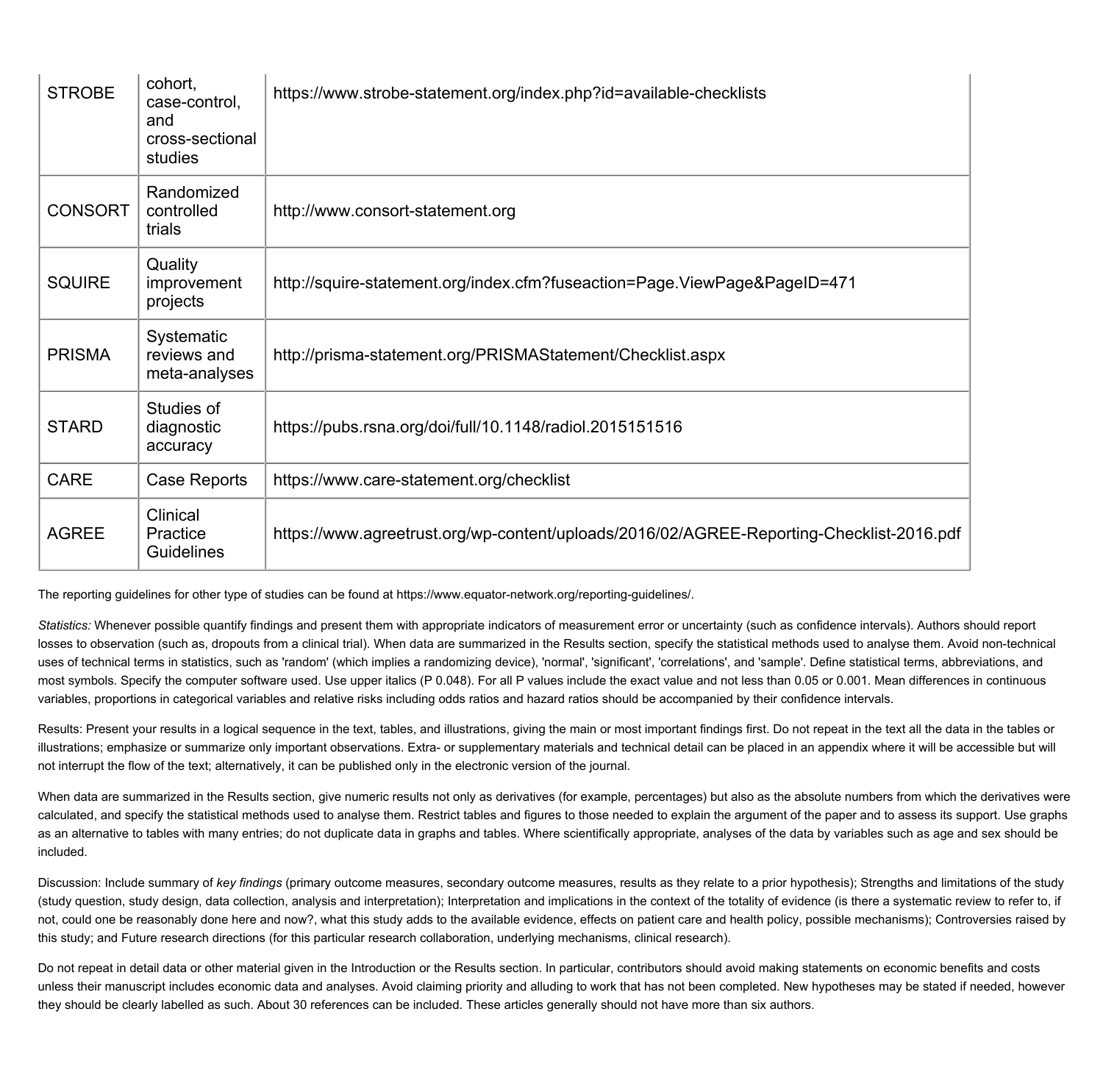# **Review Articles:**

It is expected that these articles would be written by individuals who have done substantial work on the subject or are considered experts in the field. A short summary of the work done by **the contributor(s) in the field of review should accompany the manuscript.**

The prescribed word count is up to 3000 - 3500 words excluding tables, references and abstract. The manuscript may have about 90 references. The manuscript should have an unstructured Abstract (250 words) representing an accurate summary of the article. The section titles would depend upon the topic reviewed. Authors submitting review article should include a section describing the methods used for locating, selecting, extracting, and synthesizing data. These methods should also be summarized in the abstract.

The journal expects the contributors to give post-publication updates on the subject of review. The update should be brief, covering the advances in the field after the publication of the article and should be sent as a letter to editor, as and when major development occurs in the field.

The Journal prefers systematic reviews that have been registered in PROSPERO https://www.crd.york.ac.uk/prospero/. The PROSPERO registry number should be provided in the review **article** under the "methodologyâ€□ section.

#### **Case reports:**

New, interesting and rare cases can be reported. They should be unique, describing a great diagnostic or therapeutic challenge and providing a learning point for the readers. Cases with clinical significance or implications will be given priority. These communications could be of up to 2000 words (excluding Abstract and references) and should have the following headings: **Abstract (unstructured), Keywords, Introduction, Case report, Discussion, Reference, Tables and Legends in that order.**

The manuscript could be of up to 1000 - 1200 words (excluding references and abstract) and could be supported with up to 10 references. Case Reports could be authored by up to six **authors.**

# **Letter to the Editor:**

These should be short and decisive observations. They should preferably be related to articles previously published in the Journal or views expressed in the journal. They should not be preliminary observations that need a later paper for validation. The letter could have up to 500 words and 5 references. It could be generally authored by not more than six authors.

#### *Other:*

**Editorial, Guest Editorial, Commentary and Opinion are solicited by the editorial board.**

<span id="page-17-0"></span>

| <b>Protection of Patients' Rights to Privacy</b> |  |
|--------------------------------------------------|--|
|--------------------------------------------------|--|

Identifying information should not be published in written descriptions, photographs, sonograms, CT scans, etc., and pedigrees unless the information is essential for scientific purposes and the patient (or parent or guardian, wherever applicable) gives informed consent for publication. Authors should remove patients' names from figures even if they have obtained informed **consent from the patients in order to protect patient privacy. The journal abides by ICMJE guidelines:**

- 1. Authors, not the journals nor the publisher, need to obtain the patient consent form before the publication and have the form properly archived. The consent forms are not to be **uploaded with the cover letter or sent through email to editorial or publisher offices.**
- 2. If the manuscript contains patient images that preclude anonymity, or a description that has obvious indication to the identity of the patient, a statement about obtaining informed **patient consent should be indicated in the manuscript.**
- 3. In order to protect the patient's identity, the recognizable facial features not related to the study should be digitally blurred
- 4. Written informed consent is the preferred method for obtaining consent. If verbal consent is obtained, the authors must ensure that the verbal consent is recorded in the medical **case record of the patient and duly signed by witness.**

<span id="page-17-1"></span>The revised version of the manuscript should be submitted online in a manner similar to that used for submission of the manuscript for the first time. However, there is no need to submit the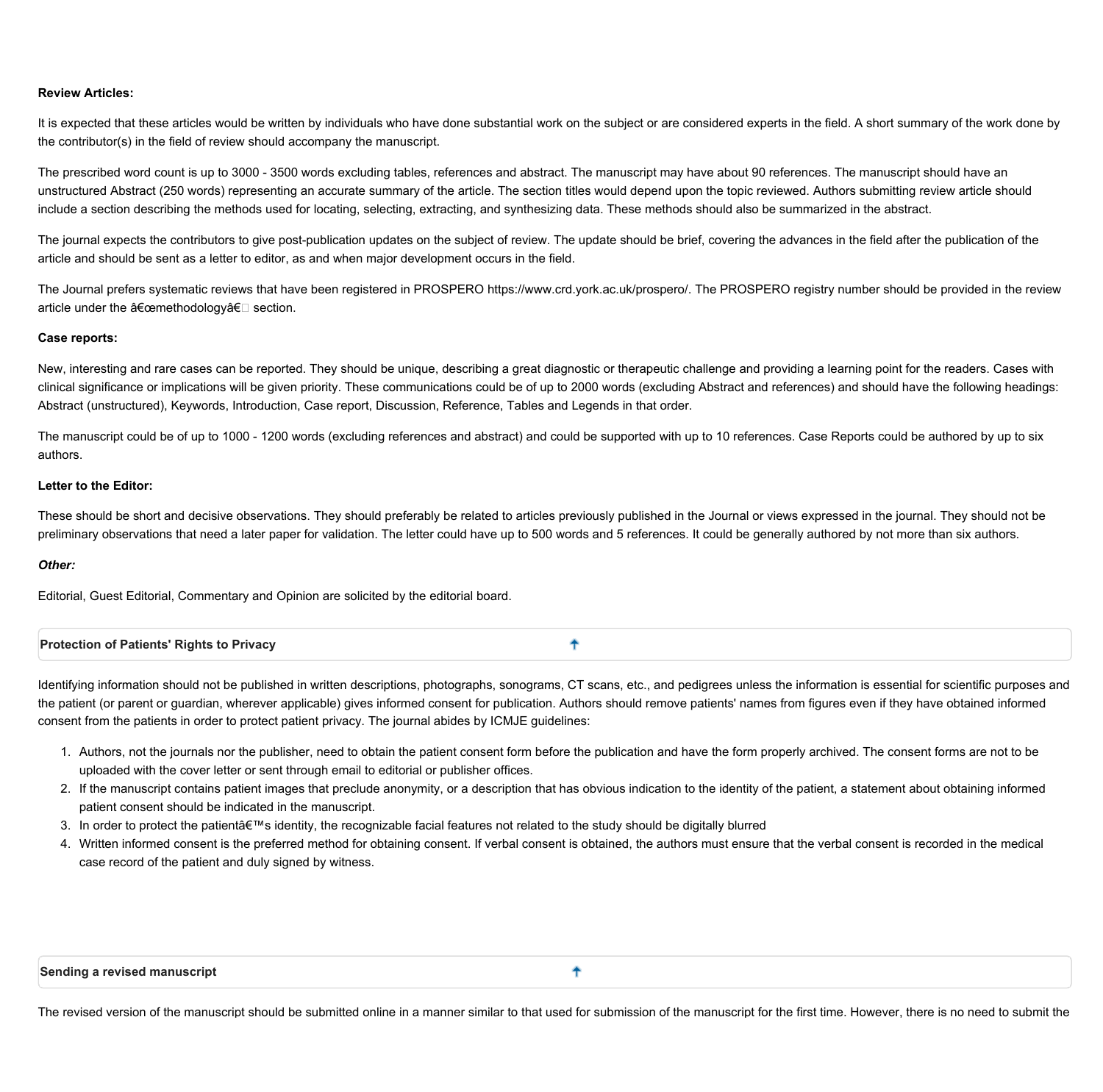"First Pageâ€□ or "Covering Letterâ€□ file while submitting a revised version. When submitting a revised manuscript, contributors are requested to include, the â€"referees' remarks along with point to point clarification at the beginning in the revised file itself. In addition, they are expected to mark the changes as underlined or coloured text in the article.

<span id="page-18-0"></span>

| <b>Reprints and proofs</b> |  |
|----------------------------|--|

Journal provides no free printed reprints. Authors can purchase reprints, payment for which should be done at the time of submitting the proofs.

### *Publication schedule*

**The journal publishes articles on its website with a biannual frequency.**

**Manuscript submission, processing and publication charges**

Journal does not charge the authors or authors' institutions for the submission, processing and/or publications of manuscripts.

<span id="page-18-1"></span>

| Copyrights |  |
|------------|--|
|            |  |

4

The entire contents of the Journal of Applied Consciousness Studies are protected under Indian and international copyrights. The Journal, however, grants to all users a free, irrevocable, worldwide, perpetual right of access to, and a license to copy, use, distribute, perform and display the work publicly and to make and distribute derivative works in any digital medium for any reasonable non-commercial purpose, subject to proper attribution of authorship and ownership of the rights. The journal also grants the right to make small numbers of printed copies for **their personal non-commercial use under Creative Commons Attribution-Noncommercial-Share Alike 4.0 International Public License.**

<span id="page-18-2"></span>

| <b>Checklist</b> |  |
|------------------|--|
|                  |  |

# **Covering letter**

- **• Signed by all contributors**
- **• Previous publication / presentations mentioned**
- **• Source of funding mentioned**
- **• Conflicts of interest disclosed**

# **Authors**

- **• Last name and given name provided along with Middle name initials (where applicable)**
- **• Author for correspondence, with e-mail address provided**
- **• Number of contributors restricted as per the instructions**
- Identity not revealed in paper except title page (e.g. name of the institute in Methods, citing previous study as 'our study', names on figure labels, name of institute in photographs, **etc.)**

### **Presentation and format**

- **• Double spacing**
- **• Margins 2.5 cm from all four sides**
- **• Page numbers included at bottom**
- **• Title page contains all the desired information**
- **• Running title provided (not more than 50 characters)**
- **• Abstract page contains the full title of the manuscript**
- Abstract provided (structured abstract of 250 words for original articles, unstructured abstracts of 250 words for review articles and unstructured abstracts of about 150 words for all **other manuscripts excluding letters to the Editor)**
- **• Key words provided (three or more)**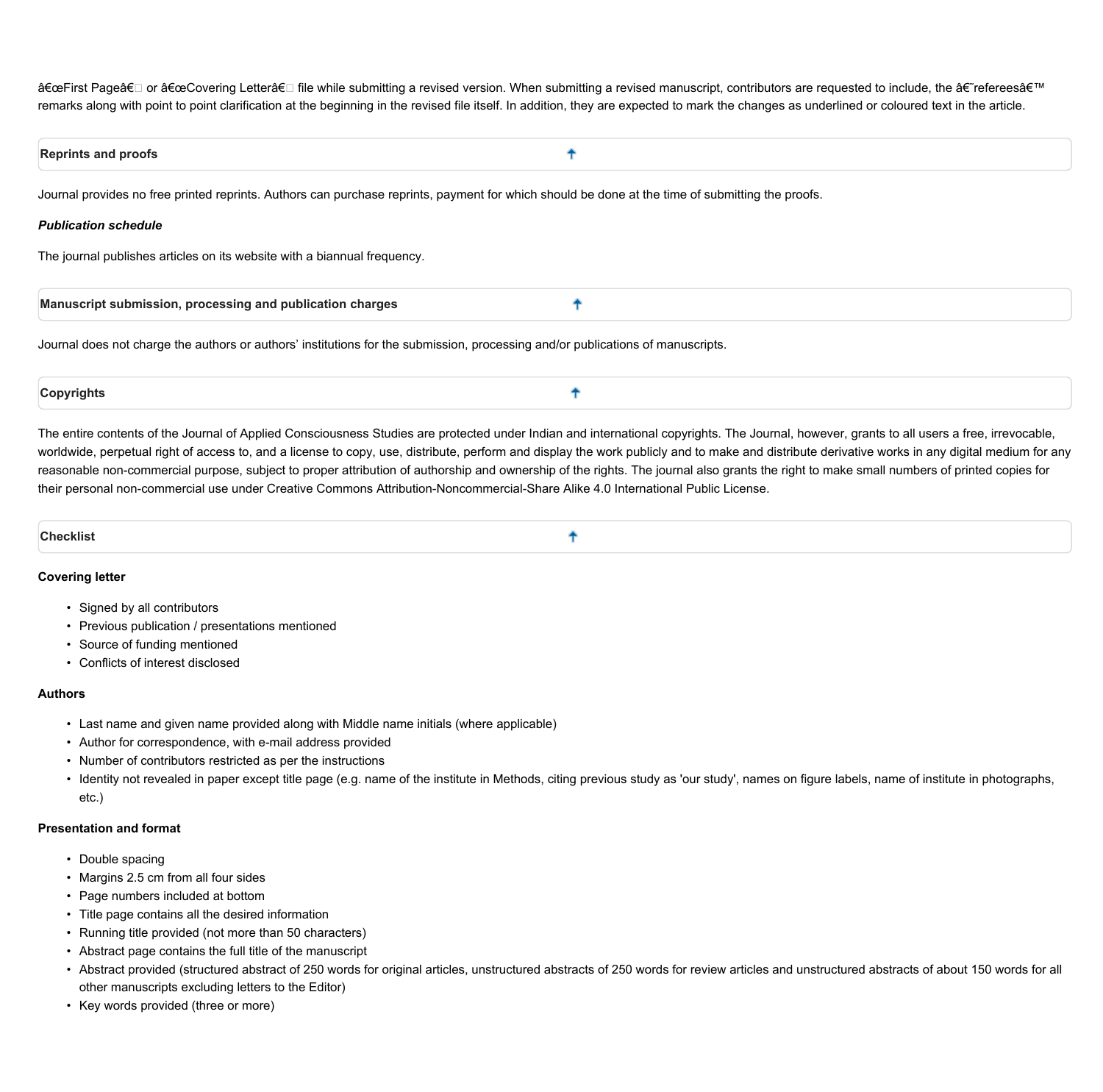- **• Introduction of 75-100 words**
- **• Headings in title case (not ALL CAPITALS)**
- **• The references cited in the text should be after punctuation marks, in superscript with square bracket.**
- **• References according to the journal's instructions, punctuation marks checked**
- **• Send the article file without Track Changes**

# **Language and grammar**

- **• British English**
- Write the full term for each abbreviation at its first use in the title, abstract, keywords and text separately unless it is a standard unit of measure. Numerals from 1 to 10 spelt out
- **• Numerals at the beginning of the sentence spelt out**
- **• Check the manuscript for spelling, grammar and punctuation errors**
- **• If a brand name is cited, supply the manufacturer's name and address (city and state/country).**
- **• Species names should be in italics**

# **Tables and figures**

- **• No repetition of data in tables and graphs and in text**
- **• Actual numbers from which graphs drawn, provided**
- **• Figures necessary and of good quality (colour)**
- **• Table and figure numbers in Arabic letters (not Roman)**
- **• Labels pasted on back of the photographs (no names written)**
- **• Figure legends provided (not more than 40 words)**
- **• Patients' privacy maintained (if not permission taken)**
- **• Credit note for borrowed figures/tables provided**
- **• Write the full term for each abbreviation used in the table as a footnote**

<span id="page-19-0"></span>**Contributors' form**

Ť

#### **[Click](http://jacsonline.in/cptext/instructions.pdf) [here](http://jacsonline.in/cptext/instructions.pdf) [to](http://jacsonline.in/cptext/instructions.pdf) [download](http://jacsonline.in/cptext/instructions.pdf) [instructions](http://jacsonline.in/cptext/instructions.pdf)**

**[Click](http://jacsonline.in/documents/copyright.doc) [here](http://jacsonline.in/documents/copyright.doc) [to](http://jacsonline.in/documents/copyright.doc) [download](http://jacsonline.in/documents/copyright.doc) [copyright](http://jacsonline.in/documents/copyright.doc) [form](http://jacsonline.in/documents/copyright.doc)**

These ready to use templates are made to help the contributors write as per the requirements of the Journal.

**Save the templates on your computer and use them with a word processor program. Click open the file and save as the manuscript file.**

**In the program keep 'Document Map' and 'Comments' on from 'View' menu to navigate through the file.** 

**[Download](http://jacsonline.in/documents/OriginalArticle.dot) Template for Original Articles/ABSTRACT Reports.**

**[Download](http://jacsonline.in/documents/CaseReport.dot) Template for Case Reports.**

**[Download](http://jacsonline.in/documents/ReviewArticle.dot) Template for Review Articles.**

**[Download](http://jacsonline.in/documents/Letter.dot) Template for Letter to the Editor.**